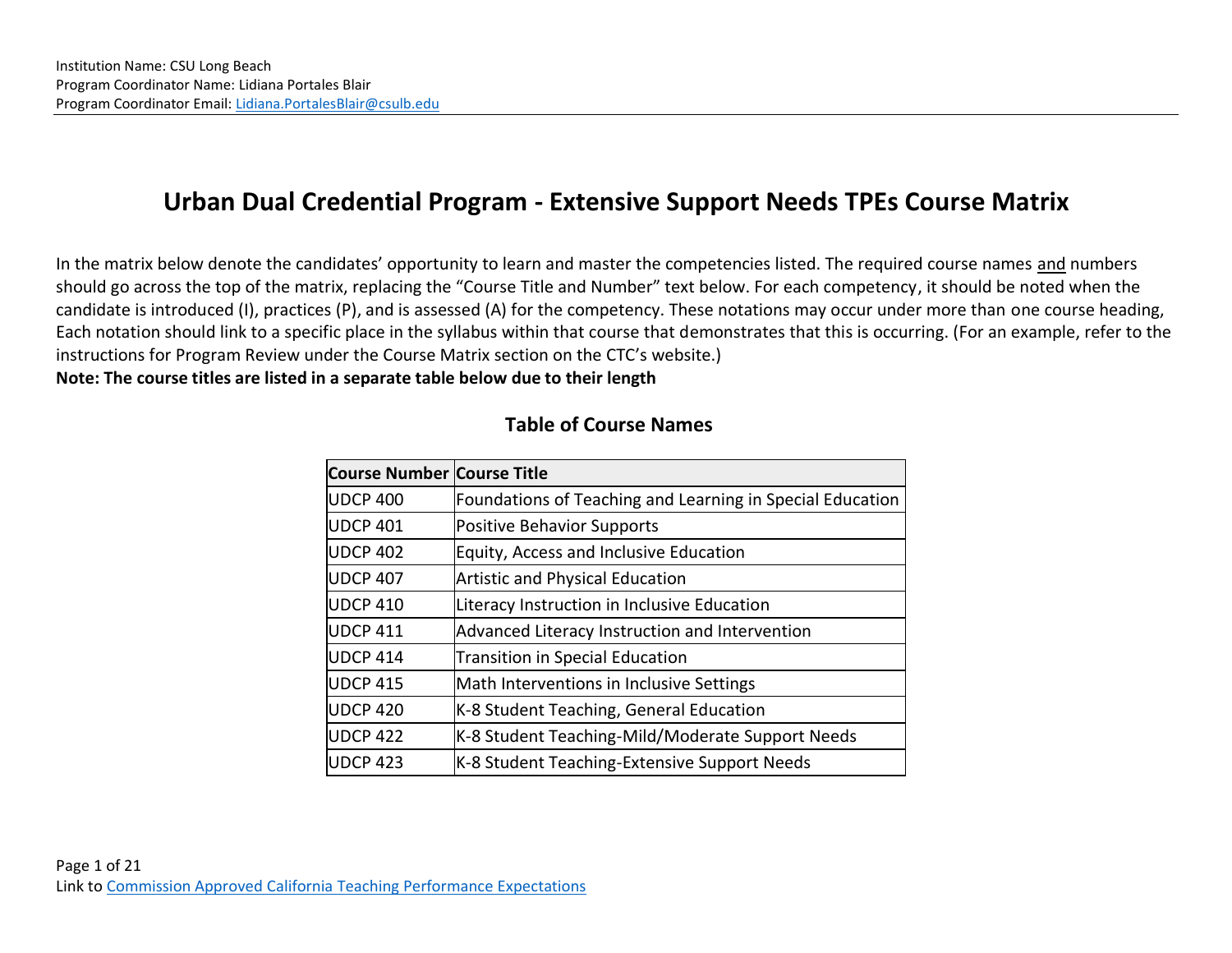## **Enrollment in MSCP Courses**

Students in UDCP also take courses from the Multiple Subject Credential Program. Courses are listed below and have been hyperlinked in the corresponding program's course matrix. The course matrix for the Multiple Subject Credential Program can be found here: [https://web.csulb.edu/colleges/ced/mscp/5.1-MSCP\\_Course\\_Matrix\\_FINAL.pdf](https://web.csulb.edu/colleges/ced/mscp/5.1-MSCP_Course_Matrix_FINAL.pdf)

| <b>Course Number</b> | <b>Course Title</b>                               |
|----------------------|---------------------------------------------------|
| <b>EDEL 462</b>      | Teaching and Learning Mathematics, K-8            |
| <b>EDEL 472</b>      | Teaching and Learning History-Social Science, K-8 |

# **Enrollment in ESCP Courses**

Students in UDCP also take courses from the Education Specialist Credential Program. Courses are listed below and have been hyperlinked in the corresponding program's course matrix. The course matrix for the Education Specialist Credential Program can be found here: [https://web.csulb.edu/colleges/ced/escp/5.2-ESCP\\_ESN\\_Course\\_Matrix\\_Completed.pdf](https://web.csulb.edu/colleges/ced/escp/5.2-ESCP_ESN_Course_Matrix_Completed.pdf)

| <b>Course Number</b> | Course Title_                                                                     |
|----------------------|-----------------------------------------------------------------------------------|
| <b>EDSP 454</b>      | Supporting the Academic and Language Development of English Learners              |
| $E$ DSP 564          | Assessment and Evaluation of Students with Disabilities                           |
| EDSP 578             | Instructional Methods and Strategies for Individuals with Extensive Support Needs |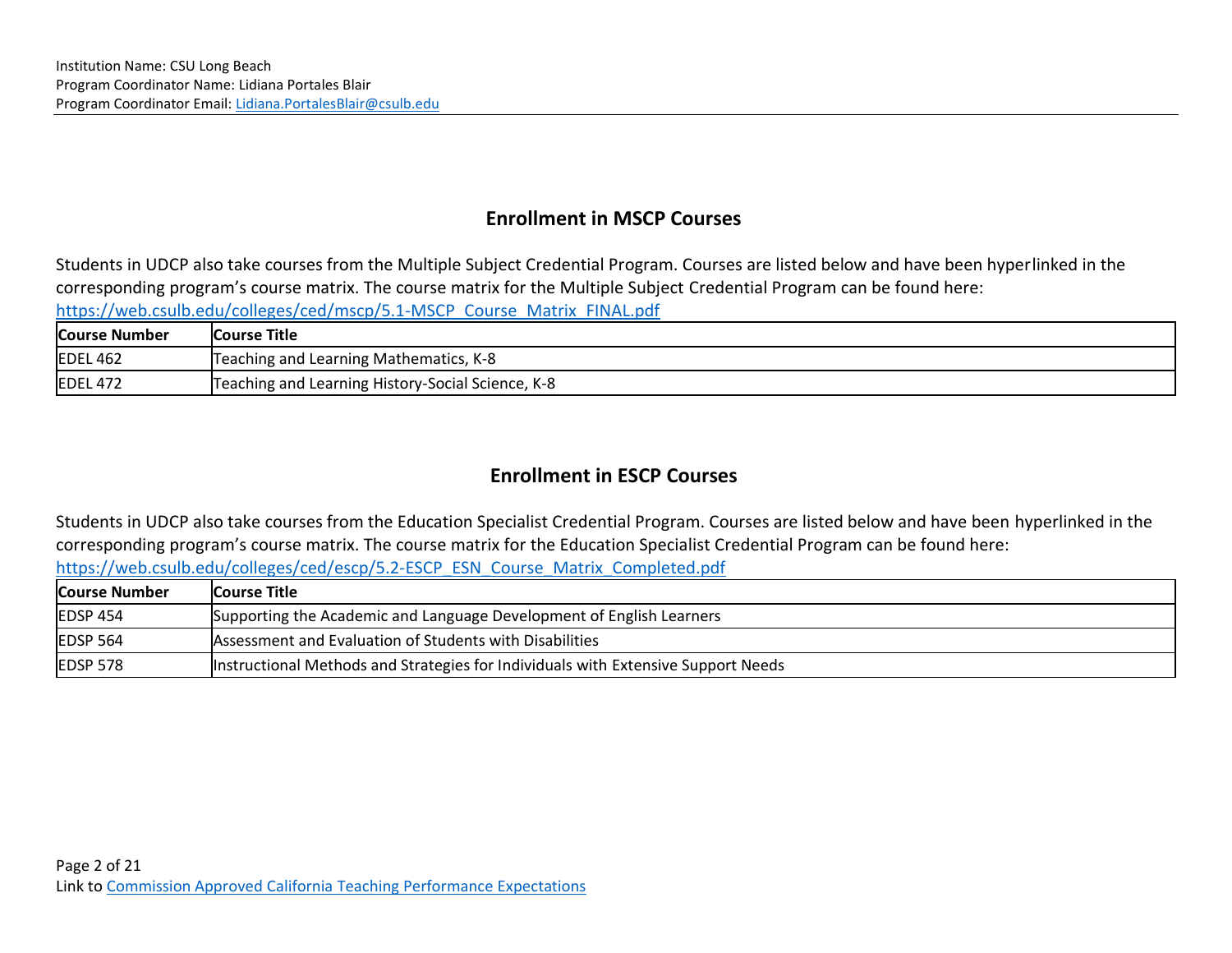| TPE 1: Engaging and Supporting All Students in Learning-                                   |          |                         |                              |                                                     |                              |                         |                 |                     |                         |                 |
|--------------------------------------------------------------------------------------------|----------|-------------------------|------------------------------|-----------------------------------------------------|------------------------------|-------------------------|-----------------|---------------------|-------------------------|-----------------|
| <b>Universal TPEs</b>                                                                      | UDCP 400 | <b>UDCP 401</b>         | <b>UDCP 402</b>              | <b>UDCP 407</b>                                     | <b>UDCP 410</b>              | <b>UDCP 411</b>         | <b>UDCP 414</b> | <b>UDCP 415</b>     | <b>UDCP 420</b>         | <b>UDCP 423</b> |
| <b>Beginning teachers:</b>                                                                 |          |                         |                              |                                                     |                              |                         |                 |                     |                         |                 |
| U1.1 Apply knowledge of students, including their prior experiences, interests, and        |          |                         |                              |                                                     |                              |                         |                 | P                   | P                       | P               |
| social-emotional learning needs, as well as their funds of knowledge and cultural,         |          |                         | <u>P</u><br>A                |                                                     | P                            |                         |                 |                     | <u>A</u>                | A               |
| language, and socioeconomic backgrounds, to engage them in learning.                       |          |                         |                              |                                                     |                              |                         |                 |                     |                         |                 |
| U1.2 Maintain ongoing communication with students and families, including the use of       |          | $\mathsf{I} \mathsf{P}$ |                              |                                                     |                              |                         |                 | P                   | P                       | P               |
| technology to communicate with and support students and families, and to                   |          | A                       |                              |                                                     |                              |                         |                 |                     |                         |                 |
| communicate achievement expectations and student progress.                                 |          |                         |                              |                                                     |                              |                         |                 |                     |                         |                 |
| U1.3 Connect subject matter to real-life contexts and provide active learning experiences  | J.       |                         |                              |                                                     | P                            |                         |                 | P                   | P                       | P               |
| to engage student interest, support student motivation, and allow students to              |          |                         | P                            | $\overline{\mathsf{P}}$<br>$\underline{\mathsf{A}}$ |                              |                         |                 | A                   | A                       | A               |
| extend their learning.                                                                     |          |                         |                              |                                                     |                              |                         |                 |                     |                         |                 |
| U1.4 Use a variety of developmentally and ability-appropriate instructional strategies,    | J.       |                         | Ţ                            | Ī                                                   | Ţ                            |                         |                 |                     | $\overline{\mathbf{P}}$ | P               |
| resources, and assistive technology, including principles of Universal Design of           |          |                         | $\overline{\mathbf{P}}$<br>A | $\overline{\mathsf{P}}$<br>$\overline{\mathbf{A}}$  | $\overline{\mathbf{P}}$<br>A | $\overline{P}$          |                 | $\overline{P}$<br>A | A                       | A               |
| Learning (UDL) and Multi-Tiered System of Supports (MTSS) to support access to the         |          |                         |                              |                                                     |                              | A                       |                 |                     |                         |                 |
| curriculum for a wide range of learners within the general education classroom and         |          |                         |                              |                                                     |                              |                         |                 |                     |                         |                 |
| environment.                                                                               |          |                         |                              |                                                     |                              |                         |                 |                     |                         |                 |
| U1.5 Promote students' critical and creative thinking and analysis through activities that |          |                         |                              |                                                     |                              |                         |                 |                     | P                       | P               |
| provide opportunities for inquiry, problem solving, responding to and framing              |          |                         |                              |                                                     | P                            |                         |                 | $\overline{P}$      | A                       | A               |
| meaningful questions, and reflection.                                                      |          |                         |                              |                                                     |                              |                         |                 | A                   |                         |                 |
| U1.6 Provide a supportive learning environment for students' first and/or second           |          |                         |                              |                                                     |                              |                         |                 |                     | $\overline{P}$          | P               |
| language acquisition by using research-based instructional approaches, including           |          |                         | PA                           | $\frac{P}{A}$                                       | $\frac{P}{A}$                | $\overline{P}$          |                 |                     | A                       | A               |
| focused English Language Development, Specially Designed Academic Instruction in           |          |                         |                              |                                                     |                              | $\overline{\mathsf{A}}$ |                 |                     |                         |                 |
| English (SDAIE), scaffolding across content areas, and structured English immersion,       |          |                         |                              |                                                     |                              |                         |                 |                     |                         |                 |
| and demonstrate an understanding of the difference among students whose only               |          |                         |                              |                                                     |                              |                         |                 |                     |                         |                 |
| instructional need is to acquire Standard English proficiency, students who may have       |          |                         |                              |                                                     |                              |                         |                 |                     |                         |                 |
| an identified disability affecting their ability to acquire Standard English proficiency,  |          |                         |                              |                                                     |                              |                         |                 |                     |                         |                 |
| and students who may have both a need to acquire Standard English proficiency and          |          |                         |                              |                                                     |                              |                         |                 |                     |                         |                 |
| an identified disability.                                                                  |          |                         |                              |                                                     |                              |                         |                 |                     |                         |                 |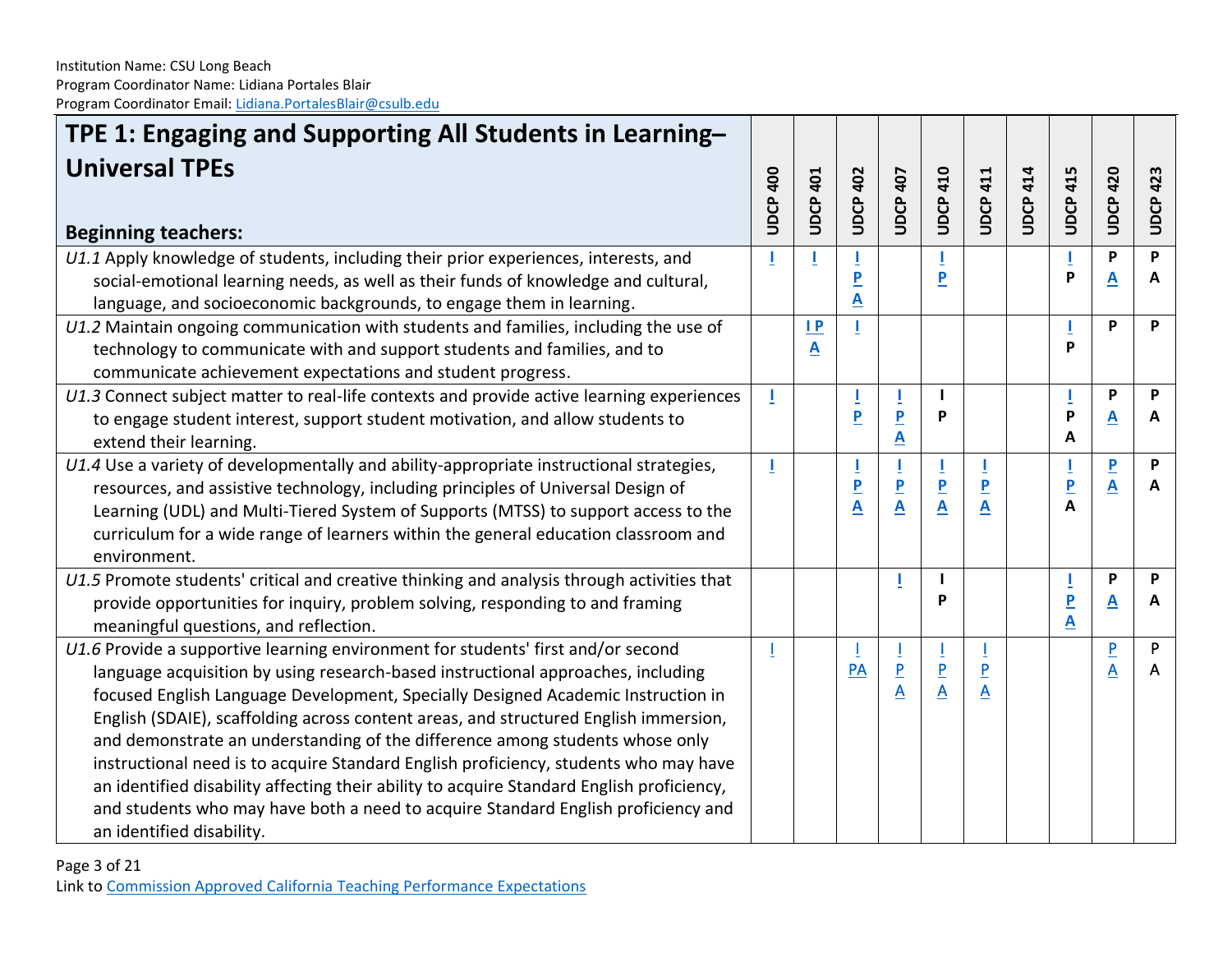| TPE 1: Engaging and Supporting All Students in Learning-<br><b>Universal TPEs</b><br><b>Beginning teachers:</b>                                                              | <u>ခို</u><br>JDCP | $\overline{5}$<br>UDCP | 402<br>JDCP | 407<br>DCP | 410<br><b>DCP</b> | 411<br>UDCP | 414<br>JDCP | 415<br>UDCP | 420<br>UDCP | m<br>$\sim$ |
|------------------------------------------------------------------------------------------------------------------------------------------------------------------------------|--------------------|------------------------|-------------|------------|-------------------|-------------|-------------|-------------|-------------|-------------|
| U1.7 Provide students with opportunities to access the curriculum by incorporating the<br>visual and performing arts, as appropriate to the content and context of learning. |                    |                        |             | A          |                   |             |             |             | D           |             |
| U1.8 Monitor student learning and adjust instruction while teaching so that students<br>continue to be actively engaged in learning.                                         |                    |                        |             |            |                   |             |             |             | Α           |             |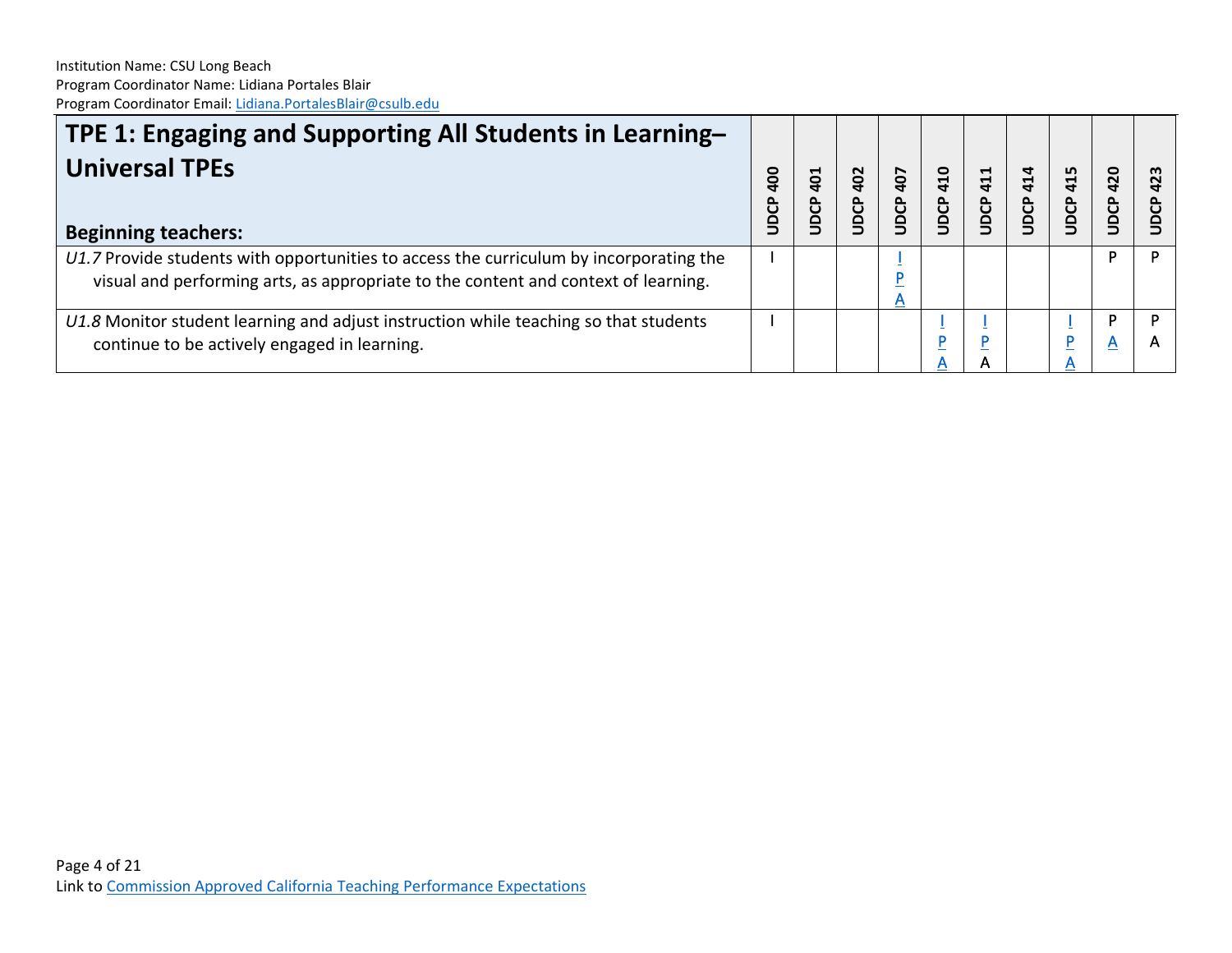| TPE 1: Engaging and Supporting All Students in Learning -                                          |                         |                 |                 |                 |                 |                         |                 |                 |              |                         |
|----------------------------------------------------------------------------------------------------|-------------------------|-----------------|-----------------|-----------------|-----------------|-------------------------|-----------------|-----------------|--------------|-------------------------|
| <b>Extensive Support Needs TPEs</b><br><b>Beginning teachers:</b>                                  | <b>UDCP 400</b>         | <b>UDCP 401</b> | <b>UDCP 402</b> | <b>UDCP 407</b> | <b>UDCP 410</b> | 411<br>UDCP.            | <b>UDCP 414</b> | <b>UDCP 415</b> | 420<br>UDCP. | <b>UDCP 423</b>         |
| EX1.1 Identify factors associated with successful planning and implementation of appropriate       |                         |                 |                 |                 |                 |                         |                 |                 |              | P                       |
| transition options, programs, and life experiences, and demonstrate advocacy skills related to     |                         |                 |                 |                 |                 |                         |                 |                 |              |                         |
| the various transitions experienced by students with extensive support needs, as they move         |                         |                 |                 |                 |                 |                         | Α               |                 |              |                         |
| from transitional kindergarten to post-secondary.                                                  |                         |                 |                 |                 |                 |                         |                 |                 |              |                         |
| EX1.2 Demonstrate understanding of mandated considerations for augmentative and alternative        |                         |                 |                 |                 |                 |                         |                 |                 |              | $\overline{\mathsf{P}}$ |
| communication (AAC) technology for students with extensive support needs.                          |                         |                 |                 |                 |                 |                         |                 |                 |              | A                       |
| EX1.3 Identify the unique features of deaf-blindness and the impact of combined hearing and vision | ш                       |                 |                 |                 |                 |                         |                 |                 |              | $\overline{\mathbf{P}}$ |
| impairments on communications, learning, and accessing environments. This includes the             |                         |                 |                 |                 |                 |                         |                 |                 |              | <u>A</u>                |
| unique learning profiles and individualized instruction appropriate for student who are            |                         |                 |                 |                 |                 |                         |                 |                 |              |                         |
| deafblind.                                                                                         |                         |                 |                 |                 |                 |                         |                 |                 |              |                         |
| EX1.4 Use strategies to support positive psychosocial development and self-determined behavior of  |                         |                 |                 |                 |                 |                         |                 |                 |              | $\overline{\mathbf{P}}$ |
| students with extensive support needs. (U1.1)                                                      |                         |                 |                 |                 |                 |                         |                 |                 |              | A                       |
| EX1.5 In collaboration with families and appropriate related services personnel, use students'     |                         |                 |                 |                 |                 |                         |                 |                 |              | P                       |
| present levels of academic achievement and functional performance from a variety of sources        | P                       |                 |                 |                 |                 |                         |                 |                 |              | A                       |
| to plan, develop, and adapt/adjust IEPs and ITPs that address the unique learning, sensory and     |                         |                 |                 |                 |                 |                         | Α               |                 |              |                         |
| accessibility needs of students with extensive support needs.                                      |                         |                 |                 |                 |                 |                         |                 |                 |              |                         |
| EX1.6 Demonstrate the ability to collaboratively develop and implement Individualized Education    |                         |                 |                 |                 |                 |                         |                 |                 |              | P                       |
| Programs (IEP), including instructional goals that ensure access to the California Common Core     | $\overline{\mathbf{P}}$ |                 |                 |                 |                 | $\overline{\mathbf{P}}$ |                 |                 |              | A                       |
| State Standards and/or California Preschool Learning Foundations, as appropriate, that lead to     |                         |                 |                 |                 |                 | A                       |                 |                 |              |                         |
| effective inclusion of students with disabilities in the general education core curriculum.        |                         |                 |                 |                 |                 |                         |                 |                 |              |                         |
| EX1.7 Demonstrate the ability to identify the appropriate supports of students with complex        |                         |                 |                 |                 |                 |                         |                 |                 |              | $\overline{\mathbf{P}}$ |
| communication needs and design strategies in order to foster access and build comprehension,       | P                       |                 |                 |                 |                 |                         |                 |                 |              | <u>А</u>                |
| and develop appropriate language development goals within the IEPs for those students. (U1.6)      |                         |                 |                 |                 |                 |                         |                 |                 |              |                         |
| EX1.8 Demonstrate knowledge of students' language development across disabilities and the life     |                         |                 |                 |                 |                 |                         |                 |                 |              | P                       |
| span, including typical and atypical language development, communication skills, social            |                         |                 |                 |                 |                 |                         |                 |                 |              |                         |
| pragmatics, language skills (e.g. executive functioning) and/or vocabulary/semantic                |                         |                 |                 |                 |                 |                         |                 |                 |              |                         |
| development as they relate to the acquisition of academic knowledge and skills. (U1.6)             |                         |                 |                 |                 |                 |                         |                 |                 |              |                         |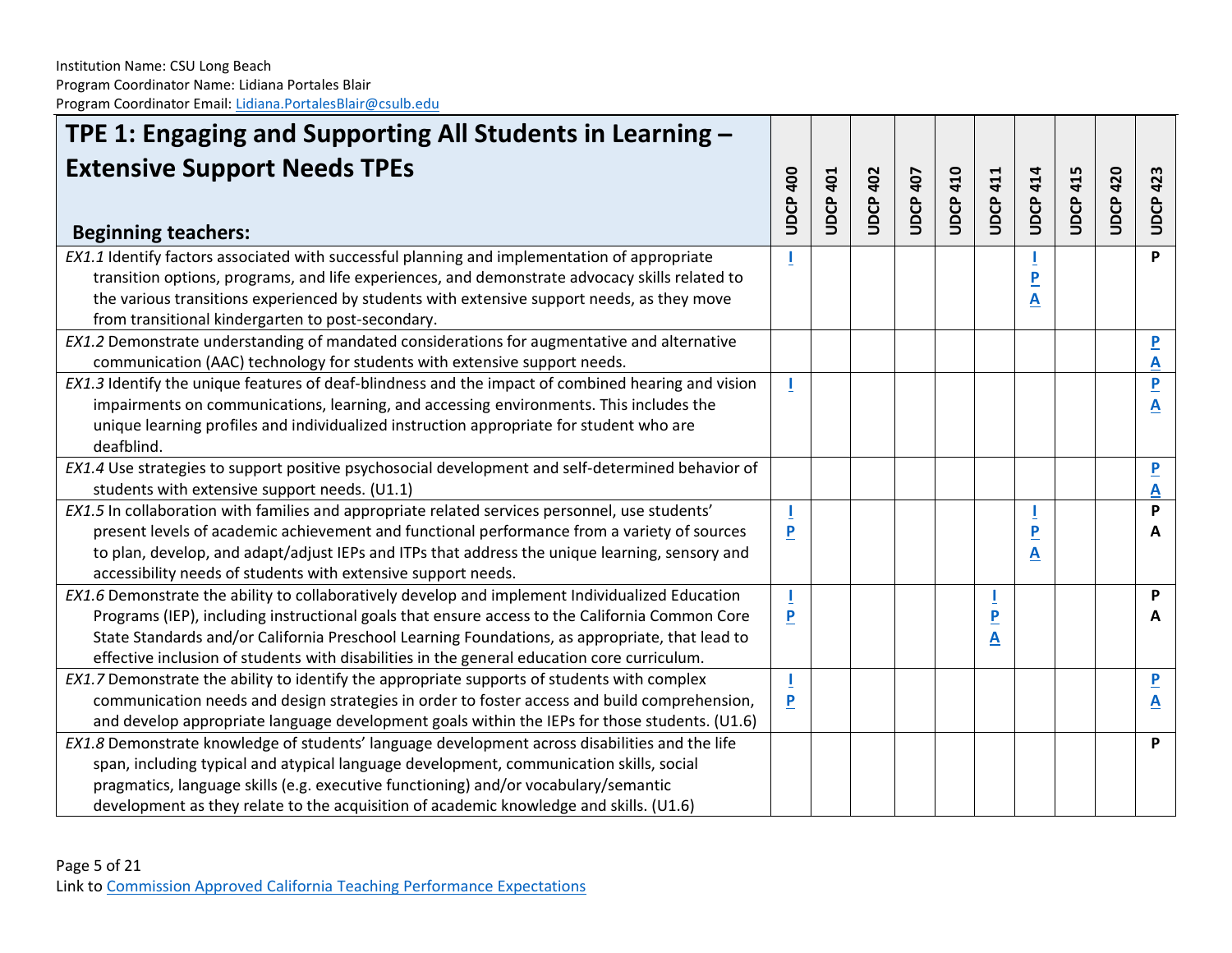| <b>TPE 1: Engaging and Supporting All Students in Learning –</b>                                      |                           |                        |             |                    |             |             |                    |             |             |                   |
|-------------------------------------------------------------------------------------------------------|---------------------------|------------------------|-------------|--------------------|-------------|-------------|--------------------|-------------|-------------|-------------------|
| <b>Extensive Support Needs TPEs</b><br><b>Beginning teachers:</b>                                     | <u>ခို</u><br><b>ODCP</b> | $\overline{5}$<br>UDCP | 402<br>JDCP | 407<br><b>JDCP</b> | 410<br>UDCP | 411<br>UDCP | 414<br><b>UDCP</b> | 415<br>UDCP | 420<br>UDCP | 423<br><b>BCP</b> |
| EX1.9 Monitor student progress toward learning goals as identified in the academic content            |                           |                        |             |                    |             |             |                    |             |             | PА                |
| standards and the IEP/Individual Transition plan (ITP). (U1.4)                                        |                           |                        |             | Р                  | <b>PA</b>   | <b>PA</b>   |                    |             |             |                   |
| EX1.10 Demonstrate the ability to develop IEPs/ITPs with students and their families, including goals |                           |                        |             |                    |             |             |                    |             |             | D                 |
| for independent living, post-secondary education, and/or careers, with appropriate connections        | P                         |                        |             |                    |             |             | <b>PA</b>          |             |             |                   |
| between the school curriculum and life beyond high school. (U1.3)                                     | A                         |                        |             |                    |             |             |                    |             |             |                   |
| EX1.11 Facilitate and support students in assuming increasing responsibility for learning and self-   |                           |                        |             |                    |             |             |                    |             |             |                   |
| advocacy based on individual needs, with appropriate transitions between academic levels in           |                           |                        |             |                    |             |             | <b>PA</b>          |             |             |                   |
| programs and developing skills related to career, college, independent living and community           |                           |                        |             |                    |             |             |                    |             |             |                   |
| participation. (U1.3)                                                                                 |                           |                        |             |                    |             |             |                    |             |             |                   |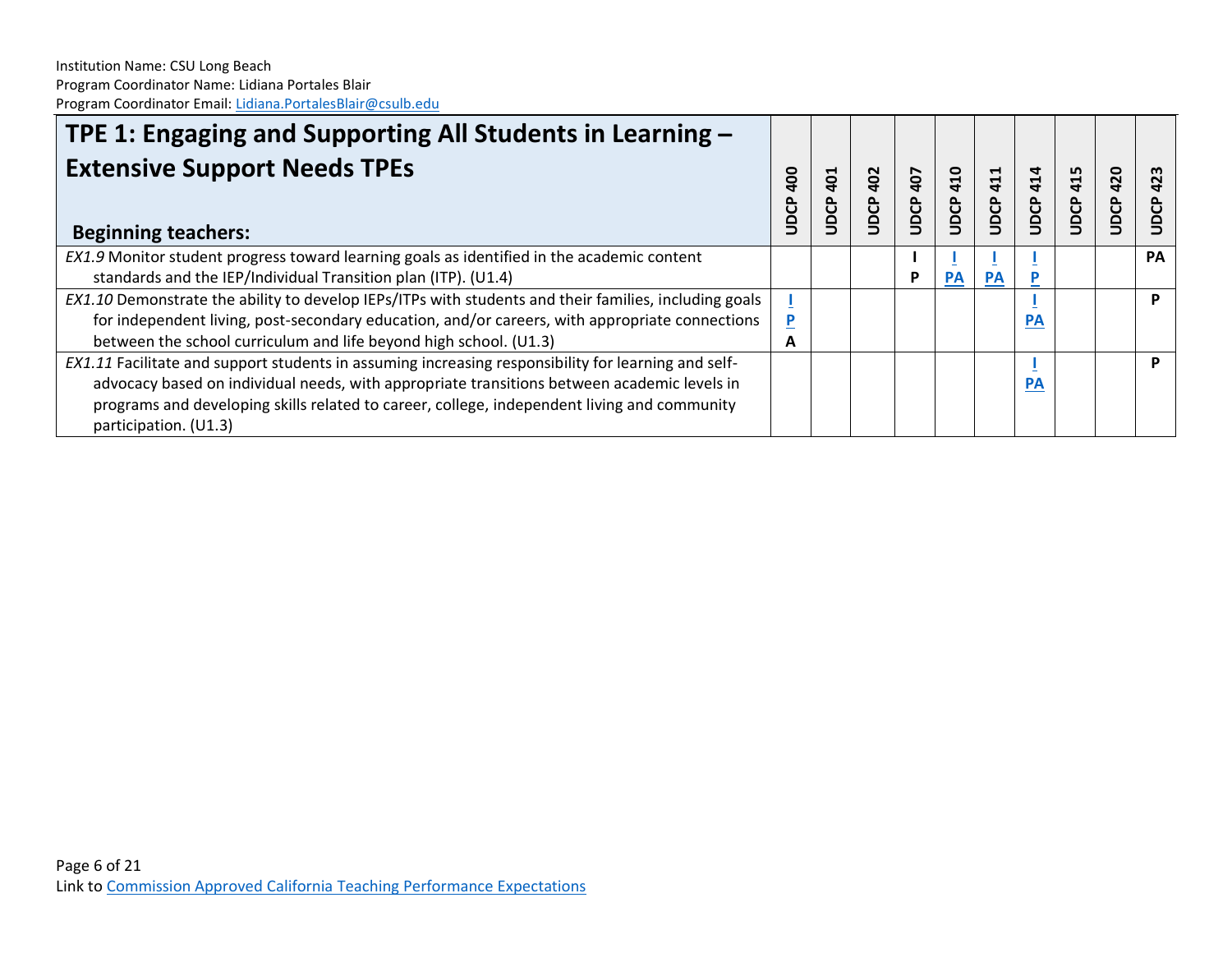| TPE 2: Creating and Maintaining Effective Environments for<br><b>Student Learning - Universal TPEs</b><br><b>Beginning teachers:</b>                                                                                                                                                                                                  | <b>400</b><br>UDCP | <b>JDCP 401</b> | <b>JDCP 402</b> | <b>JDCP 407</b> | <b>JDCP 410</b> | <b>UDCP 411</b> | <b>UDCP 414</b> | <b>UDCP 415</b> | 420<br><b>UDCP</b> | 423<br>UDCP |
|---------------------------------------------------------------------------------------------------------------------------------------------------------------------------------------------------------------------------------------------------------------------------------------------------------------------------------------|--------------------|-----------------|-----------------|-----------------|-----------------|-----------------|-----------------|-----------------|--------------------|-------------|
| U2.1 Promote students' social-emotional growth, development, and individual responsibility using                                                                                                                                                                                                                                      |                    |                 |                 |                 |                 |                 |                 |                 | PA                 | P           |
| positive interventions and supports, restorative justice, and conflict resolution practices to<br>foster a caring community where each student is treated fairly and respectfully by adults and<br>peers.                                                                                                                             |                    | P               |                 |                 |                 |                 |                 |                 |                    |             |
| U2.2 Create learning environments (i.e., traditional, blended, and online) that promote productive<br>student learning, encourage positive interactions among students, reflect diversity and multiple<br>perspectives, and are culturally responsive.                                                                                |                    | P               | P               |                 |                 |                 |                 |                 | PA                 | P           |
| U2.3 Establish, maintain, and monitor inclusive learning environments that are physically, mentally,<br>intellectually, and emotionally healthy and safe to enable all students to learn, and recognize<br>and appropriately address instances of intolerance and harassment among students, such as<br>bullying, racism, and sexism. | P                  | $\overline{P}$  |                 |                 |                 |                 |                 |                 | PA                 |             |
| U2.4 Know how to access resources to support students, including those who have experienced<br>trauma, homelessness, foster care, incarceration, and/or are medically fragile.                                                                                                                                                        |                    |                 |                 | <b>PA</b>       |                 |                 |                 |                 |                    |             |
| U2.5 Maintain high expectations for learning with appropriate support for the full range of students<br>in the classroom.                                                                                                                                                                                                             |                    |                 |                 |                 |                 | P               |                 |                 | <b>PA</b>          | P           |
| U2.6 Establish and maintain clear expectations for positive classroom behavior and for student-to-<br>student and student-to-teacher interactions by communicating classroom routines, procedures,<br>and norms to students and families.                                                                                             |                    | P               |                 |                 |                 | P               |                 |                 | PA                 | P           |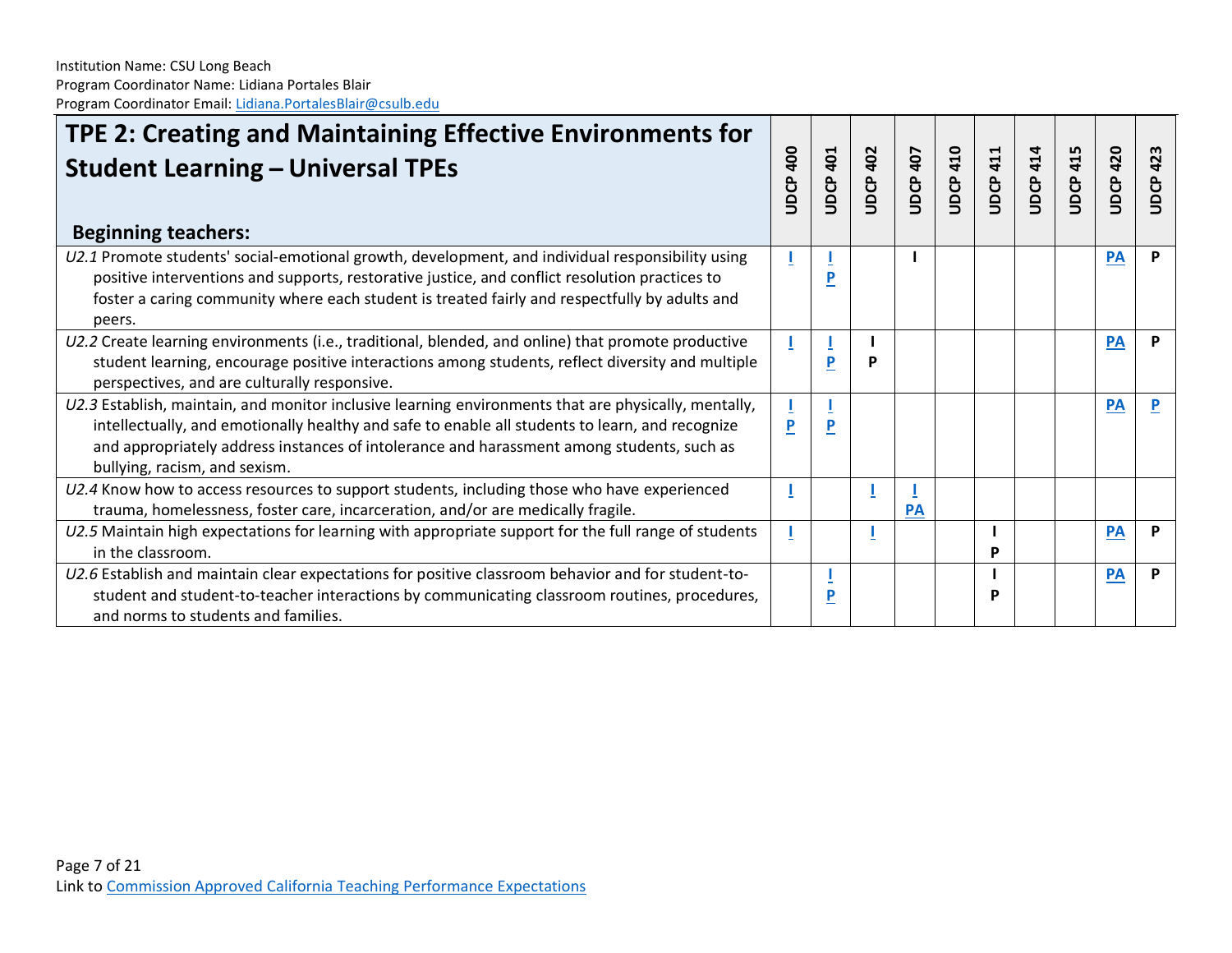| <b>Student Learning - Extensive Support Needs TPEs</b><br><b>UDCP 400</b><br><b>UDCP 410</b><br><b>UDCP 414</b><br><b>UDCP 402</b><br><b>JDCP 407</b><br><b>UDCP 415</b><br><b>UDCP 420</b><br><b>UDCP 401</b><br><b>JDCP 411</b><br>423<br>UDCP-<br><b>Beginning teachers:</b><br>EX2.1 Use appropriate and safe techniques, procedures, materials, educational technology, assistive<br>$\overline{PA}$<br>technology, and other adaptive equipment for students with extensive support needs.<br>P<br>Facilitate student health and mobility by practicing appropriate and safe techniques for lifting<br>and positioning and instructing or supervising other personnel in such procedures.<br>EX2.2 Utilize information from collaboratively developed individualized health care plans to support<br>PA<br>a safe environment and implement specialized health care regulations and technological<br>P<br>procedures required by students with extensive support needs who require medical services<br>not requiring a physician.<br>EX2.3 Demonstrate the skills necessary to develop communication-rich environments that support<br>PA<br>communication and social engagement within the context of age-appropriate, functional and<br>meaningful activities as related to students with extensive support needs including those who<br>are deafblind.<br>EX2.4 Collaborate with families and appropriate related services personnel to support access to<br>PA<br><b>PA</b><br>optimal learning experiences for students with mild to moderate support needs in a wide<br>P<br>variety of general education and specialized academic instructional settings, including but not<br>limited to the home, natural environments, educational settings in hospitals and treatment<br>centers, and classroom and/or itinerant instructional delivery and/or consultation in<br>public/nonpublic school programs.<br>EX2.5 Develop accommodations and/or modifications specific to students with disabilities to allow<br>PA<br>$P\underline{A}$<br>T<br>ı<br>access to learning environments, which may include incorporating instructional and assistive<br>PA<br><b>PA</b><br>technology, and AAC procedures to optimize the learning opportunities and outcomes for all | TPE 2: Creating and Maintaining Effective Environments for |  |  |  |  |  |
|--------------------------------------------------------------------------------------------------------------------------------------------------------------------------------------------------------------------------------------------------------------------------------------------------------------------------------------------------------------------------------------------------------------------------------------------------------------------------------------------------------------------------------------------------------------------------------------------------------------------------------------------------------------------------------------------------------------------------------------------------------------------------------------------------------------------------------------------------------------------------------------------------------------------------------------------------------------------------------------------------------------------------------------------------------------------------------------------------------------------------------------------------------------------------------------------------------------------------------------------------------------------------------------------------------------------------------------------------------------------------------------------------------------------------------------------------------------------------------------------------------------------------------------------------------------------------------------------------------------------------------------------------------------------------------------------------------------------------------------------------------------------------------------------------------------------------------------------------------------------------------------------------------------------------------------------------------------------------------------------------------------------------------------------------------------------------------------------------------------------------------------------------------------------------------------------------------------------------------------------------------------------------------|------------------------------------------------------------|--|--|--|--|--|
|                                                                                                                                                                                                                                                                                                                                                                                                                                                                                                                                                                                                                                                                                                                                                                                                                                                                                                                                                                                                                                                                                                                                                                                                                                                                                                                                                                                                                                                                                                                                                                                                                                                                                                                                                                                                                                                                                                                                                                                                                                                                                                                                                                                                                                                                                |                                                            |  |  |  |  |  |
|                                                                                                                                                                                                                                                                                                                                                                                                                                                                                                                                                                                                                                                                                                                                                                                                                                                                                                                                                                                                                                                                                                                                                                                                                                                                                                                                                                                                                                                                                                                                                                                                                                                                                                                                                                                                                                                                                                                                                                                                                                                                                                                                                                                                                                                                                |                                                            |  |  |  |  |  |
|                                                                                                                                                                                                                                                                                                                                                                                                                                                                                                                                                                                                                                                                                                                                                                                                                                                                                                                                                                                                                                                                                                                                                                                                                                                                                                                                                                                                                                                                                                                                                                                                                                                                                                                                                                                                                                                                                                                                                                                                                                                                                                                                                                                                                                                                                |                                                            |  |  |  |  |  |
|                                                                                                                                                                                                                                                                                                                                                                                                                                                                                                                                                                                                                                                                                                                                                                                                                                                                                                                                                                                                                                                                                                                                                                                                                                                                                                                                                                                                                                                                                                                                                                                                                                                                                                                                                                                                                                                                                                                                                                                                                                                                                                                                                                                                                                                                                |                                                            |  |  |  |  |  |
|                                                                                                                                                                                                                                                                                                                                                                                                                                                                                                                                                                                                                                                                                                                                                                                                                                                                                                                                                                                                                                                                                                                                                                                                                                                                                                                                                                                                                                                                                                                                                                                                                                                                                                                                                                                                                                                                                                                                                                                                                                                                                                                                                                                                                                                                                |                                                            |  |  |  |  |  |
|                                                                                                                                                                                                                                                                                                                                                                                                                                                                                                                                                                                                                                                                                                                                                                                                                                                                                                                                                                                                                                                                                                                                                                                                                                                                                                                                                                                                                                                                                                                                                                                                                                                                                                                                                                                                                                                                                                                                                                                                                                                                                                                                                                                                                                                                                |                                                            |  |  |  |  |  |
|                                                                                                                                                                                                                                                                                                                                                                                                                                                                                                                                                                                                                                                                                                                                                                                                                                                                                                                                                                                                                                                                                                                                                                                                                                                                                                                                                                                                                                                                                                                                                                                                                                                                                                                                                                                                                                                                                                                                                                                                                                                                                                                                                                                                                                                                                |                                                            |  |  |  |  |  |
|                                                                                                                                                                                                                                                                                                                                                                                                                                                                                                                                                                                                                                                                                                                                                                                                                                                                                                                                                                                                                                                                                                                                                                                                                                                                                                                                                                                                                                                                                                                                                                                                                                                                                                                                                                                                                                                                                                                                                                                                                                                                                                                                                                                                                                                                                |                                                            |  |  |  |  |  |
|                                                                                                                                                                                                                                                                                                                                                                                                                                                                                                                                                                                                                                                                                                                                                                                                                                                                                                                                                                                                                                                                                                                                                                                                                                                                                                                                                                                                                                                                                                                                                                                                                                                                                                                                                                                                                                                                                                                                                                                                                                                                                                                                                                                                                                                                                |                                                            |  |  |  |  |  |
|                                                                                                                                                                                                                                                                                                                                                                                                                                                                                                                                                                                                                                                                                                                                                                                                                                                                                                                                                                                                                                                                                                                                                                                                                                                                                                                                                                                                                                                                                                                                                                                                                                                                                                                                                                                                                                                                                                                                                                                                                                                                                                                                                                                                                                                                                |                                                            |  |  |  |  |  |
|                                                                                                                                                                                                                                                                                                                                                                                                                                                                                                                                                                                                                                                                                                                                                                                                                                                                                                                                                                                                                                                                                                                                                                                                                                                                                                                                                                                                                                                                                                                                                                                                                                                                                                                                                                                                                                                                                                                                                                                                                                                                                                                                                                                                                                                                                |                                                            |  |  |  |  |  |
|                                                                                                                                                                                                                                                                                                                                                                                                                                                                                                                                                                                                                                                                                                                                                                                                                                                                                                                                                                                                                                                                                                                                                                                                                                                                                                                                                                                                                                                                                                                                                                                                                                                                                                                                                                                                                                                                                                                                                                                                                                                                                                                                                                                                                                                                                |                                                            |  |  |  |  |  |
|                                                                                                                                                                                                                                                                                                                                                                                                                                                                                                                                                                                                                                                                                                                                                                                                                                                                                                                                                                                                                                                                                                                                                                                                                                                                                                                                                                                                                                                                                                                                                                                                                                                                                                                                                                                                                                                                                                                                                                                                                                                                                                                                                                                                                                                                                |                                                            |  |  |  |  |  |
|                                                                                                                                                                                                                                                                                                                                                                                                                                                                                                                                                                                                                                                                                                                                                                                                                                                                                                                                                                                                                                                                                                                                                                                                                                                                                                                                                                                                                                                                                                                                                                                                                                                                                                                                                                                                                                                                                                                                                                                                                                                                                                                                                                                                                                                                                |                                                            |  |  |  |  |  |
|                                                                                                                                                                                                                                                                                                                                                                                                                                                                                                                                                                                                                                                                                                                                                                                                                                                                                                                                                                                                                                                                                                                                                                                                                                                                                                                                                                                                                                                                                                                                                                                                                                                                                                                                                                                                                                                                                                                                                                                                                                                                                                                                                                                                                                                                                |                                                            |  |  |  |  |  |
|                                                                                                                                                                                                                                                                                                                                                                                                                                                                                                                                                                                                                                                                                                                                                                                                                                                                                                                                                                                                                                                                                                                                                                                                                                                                                                                                                                                                                                                                                                                                                                                                                                                                                                                                                                                                                                                                                                                                                                                                                                                                                                                                                                                                                                                                                |                                                            |  |  |  |  |  |
|                                                                                                                                                                                                                                                                                                                                                                                                                                                                                                                                                                                                                                                                                                                                                                                                                                                                                                                                                                                                                                                                                                                                                                                                                                                                                                                                                                                                                                                                                                                                                                                                                                                                                                                                                                                                                                                                                                                                                                                                                                                                                                                                                                                                                                                                                |                                                            |  |  |  |  |  |
|                                                                                                                                                                                                                                                                                                                                                                                                                                                                                                                                                                                                                                                                                                                                                                                                                                                                                                                                                                                                                                                                                                                                                                                                                                                                                                                                                                                                                                                                                                                                                                                                                                                                                                                                                                                                                                                                                                                                                                                                                                                                                                                                                                                                                                                                                |                                                            |  |  |  |  |  |
|                                                                                                                                                                                                                                                                                                                                                                                                                                                                                                                                                                                                                                                                                                                                                                                                                                                                                                                                                                                                                                                                                                                                                                                                                                                                                                                                                                                                                                                                                                                                                                                                                                                                                                                                                                                                                                                                                                                                                                                                                                                                                                                                                                                                                                                                                |                                                            |  |  |  |  |  |
|                                                                                                                                                                                                                                                                                                                                                                                                                                                                                                                                                                                                                                                                                                                                                                                                                                                                                                                                                                                                                                                                                                                                                                                                                                                                                                                                                                                                                                                                                                                                                                                                                                                                                                                                                                                                                                                                                                                                                                                                                                                                                                                                                                                                                                                                                |                                                            |  |  |  |  |  |
|                                                                                                                                                                                                                                                                                                                                                                                                                                                                                                                                                                                                                                                                                                                                                                                                                                                                                                                                                                                                                                                                                                                                                                                                                                                                                                                                                                                                                                                                                                                                                                                                                                                                                                                                                                                                                                                                                                                                                                                                                                                                                                                                                                                                                                                                                |                                                            |  |  |  |  |  |
| students, and move them toward effective inclusion in general education settings. (U2.2)                                                                                                                                                                                                                                                                                                                                                                                                                                                                                                                                                                                                                                                                                                                                                                                                                                                                                                                                                                                                                                                                                                                                                                                                                                                                                                                                                                                                                                                                                                                                                                                                                                                                                                                                                                                                                                                                                                                                                                                                                                                                                                                                                                                       |                                                            |  |  |  |  |  |
| EX2.6 Demonstrate the ability to support the movement, mobility, sensory and/or specialized<br>$\overline{PA}$                                                                                                                                                                                                                                                                                                                                                                                                                                                                                                                                                                                                                                                                                                                                                                                                                                                                                                                                                                                                                                                                                                                                                                                                                                                                                                                                                                                                                                                                                                                                                                                                                                                                                                                                                                                                                                                                                                                                                                                                                                                                                                                                                                 |                                                            |  |  |  |  |  |
| health care needs required for students to participate fully in classrooms, schools and the<br>PA<br>community. As appropriate, organize a safe environment for all students that include barrier                                                                                                                                                                                                                                                                                                                                                                                                                                                                                                                                                                                                                                                                                                                                                                                                                                                                                                                                                                                                                                                                                                                                                                                                                                                                                                                                                                                                                                                                                                                                                                                                                                                                                                                                                                                                                                                                                                                                                                                                                                                                              |                                                            |  |  |  |  |  |
| free space for independent mobility, adequate storage and operation of medical equipment                                                                                                                                                                                                                                                                                                                                                                                                                                                                                                                                                                                                                                                                                                                                                                                                                                                                                                                                                                                                                                                                                                                                                                                                                                                                                                                                                                                                                                                                                                                                                                                                                                                                                                                                                                                                                                                                                                                                                                                                                                                                                                                                                                                       |                                                            |  |  |  |  |  |
| and other mobility and sensory accommodations. (U2.3)                                                                                                                                                                                                                                                                                                                                                                                                                                                                                                                                                                                                                                                                                                                                                                                                                                                                                                                                                                                                                                                                                                                                                                                                                                                                                                                                                                                                                                                                                                                                                                                                                                                                                                                                                                                                                                                                                                                                                                                                                                                                                                                                                                                                                          |                                                            |  |  |  |  |  |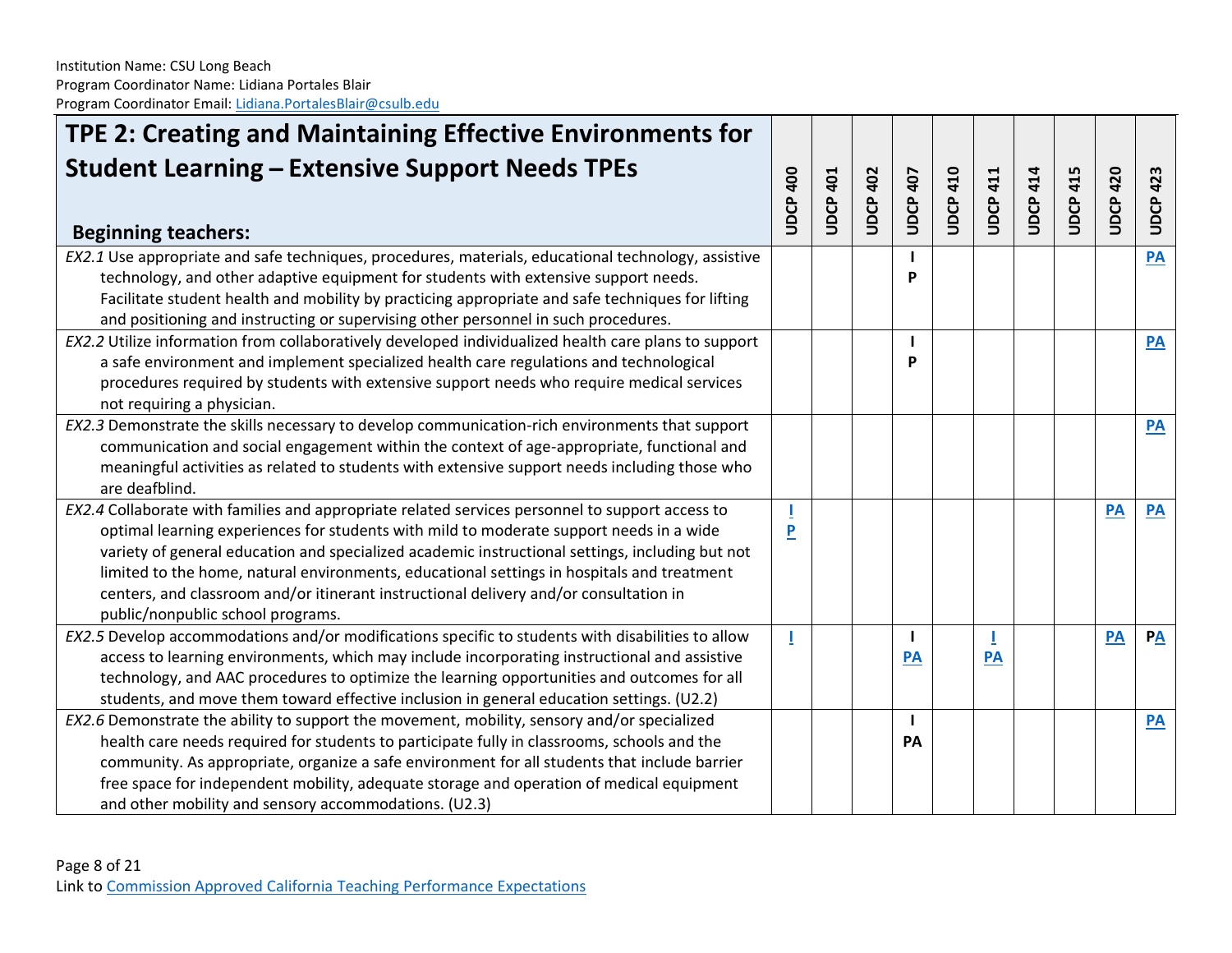| TPE 2: Creating and Maintaining Effective Environments for                                                                                                                                                                                                                                                                                                 |                 |              |                 |                 |                 |                 |                 |                 |               |                  |
|------------------------------------------------------------------------------------------------------------------------------------------------------------------------------------------------------------------------------------------------------------------------------------------------------------------------------------------------------------|-----------------|--------------|-----------------|-----------------|-----------------|-----------------|-----------------|-----------------|---------------|------------------|
| <b>Student Learning - Extensive Support Needs TPEs</b><br><b>Beginning teachers:</b>                                                                                                                                                                                                                                                                       | <b>UDCP 400</b> | 401<br>UDCP. | <b>UDCP 402</b> | <b>UDCP 407</b> | <b>UDCP 410</b> | <b>JDCP 411</b> | <b>UDCP 414</b> | <b>UDCP 415</b> | 420<br>UDCP   | <b>UDCP 423</b>  |
| EX2.7 Demonstrate the ability to address functional limitations of movement and/or sensation for<br>students with orthopedic impairments who may have a co-existing health impairment and/or<br>intellectual disability and have difficulty accessing their education due to physical limitations.                                                         |                 |              |                 | PA              |                 |                 |                 |                 |               | PA               |
| EX2.8 Demonstrate knowledge of the communicative intent of students' behavior as well as the<br>ability to help students develop positive communication skills and systems to replace negative<br>behavior. (U2.1/2.6)                                                                                                                                     |                 | PA           |                 |                 |                 |                 |                 |                 | $\mathbf{PA}$ | $P\underline{A}$ |
| EX2.9 Demonstrate the ability to identify if a student's behavior is a manifestation of his or her<br>disability and, if so, to develop positive behavior intervention plans inclusive of the types of<br>interventions and multi-tiered systems of supports that may be needed to address these<br>behavior issues. (U2.6)                                |                 | PA           |                 |                 |                 |                 |                 |                 | P             | PA               |
| EX2.10 Understand and access in a collaborative manner with other agency professionals the<br>variety of interventions, related services and additional supports, including site-based and<br>community resources and agencies, to provide integrated support for students with behavior,<br>social, emotional, trauma, and/or mental health needs. (U2.4) | $\overline{P}$  |              |                 |                 |                 |                 |                 |                 |               | $P\underline{A}$ |
| EX2.11 Apply and collaboratively implement supports needed to establish and maintain student<br>success in the least restrictive environment, according to students' unique needs.                                                                                                                                                                         | P               |              |                 | PA              |                 |                 |                 | <b>PA</b>       |               | PA               |
| EX2.12 Demonstrate the skills required to ensure that interventions and/or instructional<br>environments are appropriate to the student's chronological age, developmental levels, and<br>disability-specific needs, including community-based instructional environments. (U2.5)                                                                          |                 | PA           |                 |                 |                 |                 |                 | PA              | P             | PA               |
| EX2.13 Implement systems to assess, plan, and provide academic and social skills instruction to<br>support positive behavior in all students, including students who present complex social<br>communication, behavioral and emotional needs. (U2.6)                                                                                                       |                 | PA           |                 |                 |                 |                 |                 |                 |               | PA               |
| EX2.14 Demonstrate the knowledge, skills and abilities to understand and address the needs of the<br>peers and family members of students who have sustained a traumatic brain injury as they<br>transition to school and present with a change in function.                                                                                               |                 |              |                 |                 |                 |                 |                 |                 |               | $\overline{PA}$  |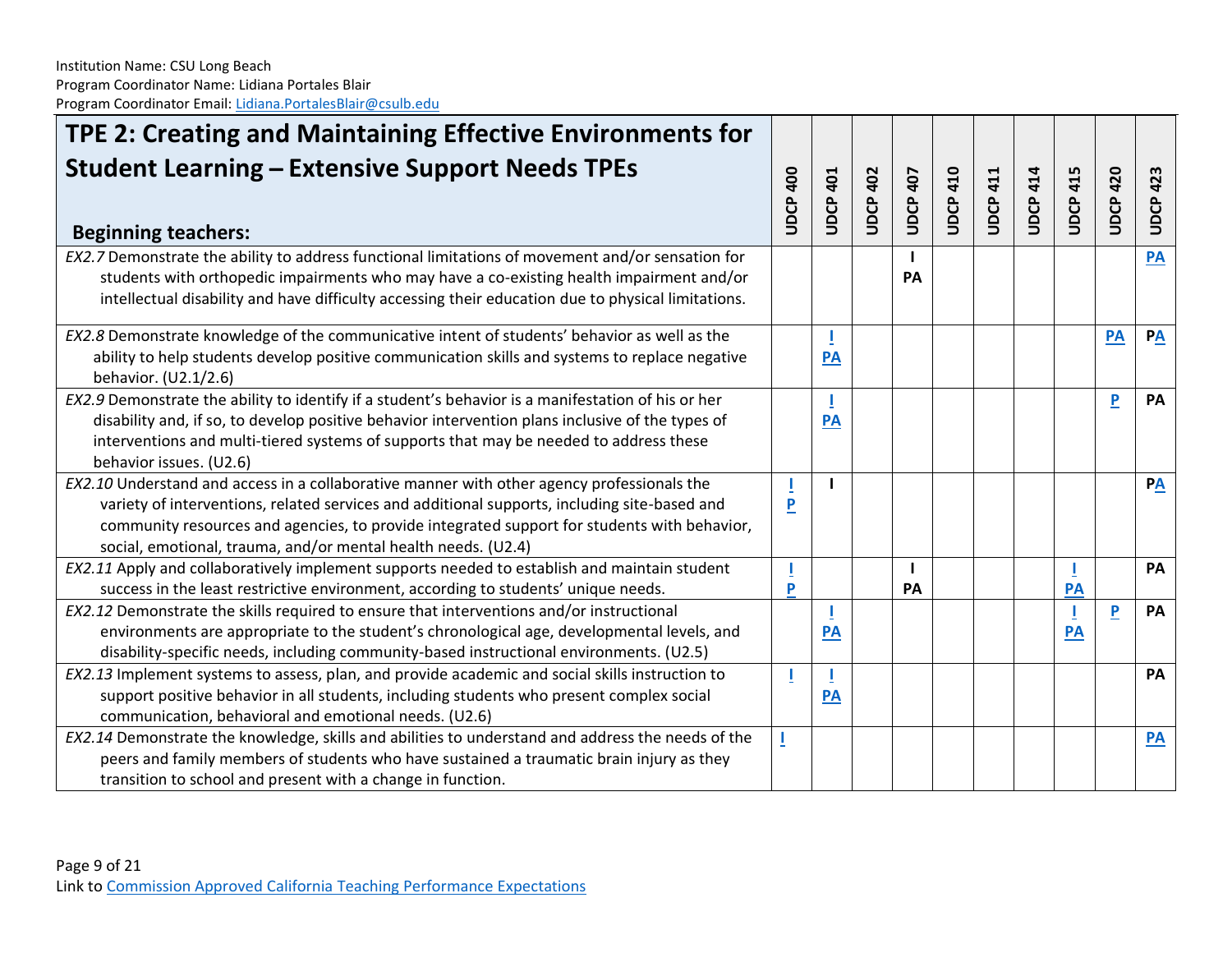| TPE 3: Understanding and Organizing Subject Matter for                                                                                                                                                                                                                                                                                                                                                  |                   |                 |                 |                 |                 |                 |             |                 |             |                 |
|---------------------------------------------------------------------------------------------------------------------------------------------------------------------------------------------------------------------------------------------------------------------------------------------------------------------------------------------------------------------------------------------------------|-------------------|-----------------|-----------------|-----------------|-----------------|-----------------|-------------|-----------------|-------------|-----------------|
| <b>Student Learning - Universal TPEs</b><br><b>Beginning teachers:</b>                                                                                                                                                                                                                                                                                                                                  | <b>00</b><br>UDCP | <b>UDCP 401</b> | <b>UDCP 402</b> | 407<br>UDCP.    | <b>UDCP 410</b> | <b>UDCP 411</b> | 414<br>UDCP | <b>UDCP 415</b> | 420<br>UDCP | <b>UDCP 423</b> |
| U3.1 Demonstrate knowledge of subject matter, including the adopted California State Standards<br>and curriculum frameworks.                                                                                                                                                                                                                                                                            |                   |                 |                 | PA              | PA              | PA              |             | PA              | PA          | PA              |
| U3.2 Use knowledge about students and learning goals to organize the curriculum to facilitate<br>student understanding of subject matter, and make accommodations and/or modifications as<br>needed to promote student access to the curriculum.                                                                                                                                                        |                   |                 |                 | PA              | PA              | PA              |             | PA              | PA          | PA              |
| U3.3 Plan, design, implement, and monitor instruction consistent with current subject-specific<br>pedagogy in the content area(s) of instruction, and design and implement disciplinary and cross-<br>disciplinary learning sequences, including integrating the visual and performing arts as applicable<br>to the discipline. (See Subject-Specific Pedagogical Skills in Section 2 for reference)    |                   |                 |                 | $\overline{PA}$ | PA              | <b>PA</b>       |             |                 | PA          | <b>PA</b>       |
| U3.4 Individually and through consultation and collaboration with other educators and members of<br>the larger school community, plan for effective subject matter instruction and use multiple<br>means of representing, expressing, and engaging students to demonstrate their knowledge.                                                                                                             |                   |                 | PA              | PA              | -1<br>PA        | <b>PA</b>       |             | <b>PA</b>       | PA          | <b>PA</b>       |
| U3.5 Adapt subject matter curriculum, organization, and planning to support the acquisition and use<br>of academic language within learning activities to promote the subject matter knowledge of all<br>students, including the full range of English learners, Standard English learners, students with<br>disabilities, and students with other learning needs in the least restrictive environment. |                   |                 |                 | PA              | PA              | PA              |             | <b>IPA</b>      | PA          | <b>PA</b>       |
| U3.6 Use and adapt resources, standards-aligned instructional materials, and a range of technology,<br>including assistive technology, to facilitate students' equitable access to the curriculum.                                                                                                                                                                                                      |                   |                 |                 | PA              | Щ<br>P          | PA              |             |                 | PA          | PA              |
| U3.7 Model and develop digital literacy by using technology to engage students and support their<br>learning, and promote digital citizenship, including respecting copyright law, understanding fair<br>use guidelines and the use of Creative Commons license, and maintaining Internet Security                                                                                                      |                   |                 |                 | <b>PA</b>       |                 |                 |             |                 | P           | P               |
| U3.8 Demonstrate knowledge of effective teaching strategies aligned with the internationally<br>recognized educational technology standards.                                                                                                                                                                                                                                                            |                   |                 |                 | PA              | P               |                 |             |                 | P           | P               |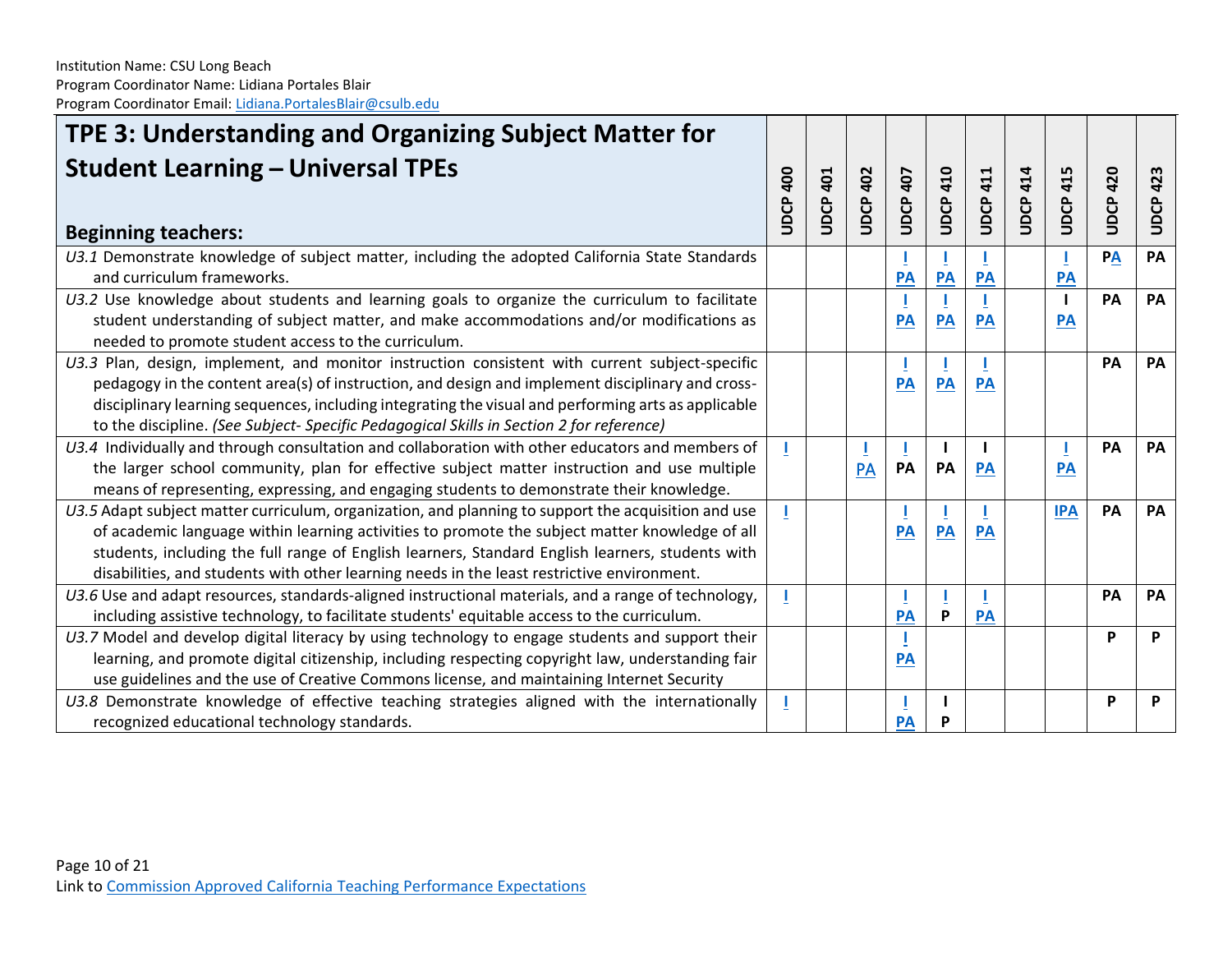| TPE 3: Understanding and Organizing Subject Matter for<br><b>Student Learning - Extensive Support Needs TPEs</b><br><b>Beginning teachers:</b>                                                        | 400<br>UDCP | 401<br>UDCP | JDCP 402 | 407<br>UDCP | 410<br>UDCP | 411<br>UDCP. | <b>JDCP 414</b> | 415<br>UDCP. | 420<br>UDCP | 423<br>UDCP |
|-------------------------------------------------------------------------------------------------------------------------------------------------------------------------------------------------------|-------------|-------------|----------|-------------|-------------|--------------|-----------------|--------------|-------------|-------------|
| EX3.1 Demonstrate a depth of knowledge and skills, including the use of assistive technology, in the                                                                                                  |             |             |          |             |             |              |                 |              |             | PA          |
| teaching of strategies for early literacy skills, reading, writing, math, and science, that ultimately<br>enable students with extensive support needs to access the academic core curriculum. (U1.6) |             |             |          |             |             | PA           |                 |              |             |             |
| EX3.2 Identify and utilize curricula and evidence-based instructional strategies that meet the diverse                                                                                                | P           |             |          | <b>IPA</b>  |             |              |                 |              |             | PA          |
| learning characteristics of students with extensive support needs across an array of                                                                                                                  |             | P           |          |             |             | PA           |                 | <b>PA</b>    |             |             |
| environments and activities.                                                                                                                                                                          |             |             |          |             |             |              |                 |              |             |             |
| EX3.3 Effectively adapt, modify, accommodate and/or differentiate the instruction of students with                                                                                                    |             |             |          |             |             |              |                 |              | P           | PA          |
| identified disabilities in order to facilitate access to the Least Restrictive Environment (LRE).                                                                                                     |             |             |          | <b>PA</b>   | PA          | $\mathbf{P}$ |                 | <b>PA</b>    | A           |             |
| (U3.5)                                                                                                                                                                                                |             |             |          |             |             |              |                 |              |             |             |
| EX3.4 Demonstrate knowledge of disabilities and their effects on learning, skills development, social-                                                                                                |             |             |          |             |             |              |                 |              |             | PA          |
| emotional development, mental health, and behavior, and how to access and use related                                                                                                                 | D           |             |          |             |             | P            |                 |              |             |             |
| services and additional supports to organize and support effective instruction. (U3.2)                                                                                                                |             |             |          |             |             |              |                 |              |             |             |
| EX3.5 Demonstrate knowledge of atypical development associated with various disabilities and risk                                                                                                     |             |             |          |             |             |              |                 |              |             |             |
| conditions (e.g. orthopedic impairment, autism spectrum disorders, cerebral palsy), as well as                                                                                                        | P           |             |          |             |             |              |                 |              |             |             |
| resilience and protective factors (e.g. attachment, temperament), and their implications for                                                                                                          |             |             |          |             |             |              |                 |              |             |             |
| learning.                                                                                                                                                                                             |             |             |          |             |             |              |                 |              |             |             |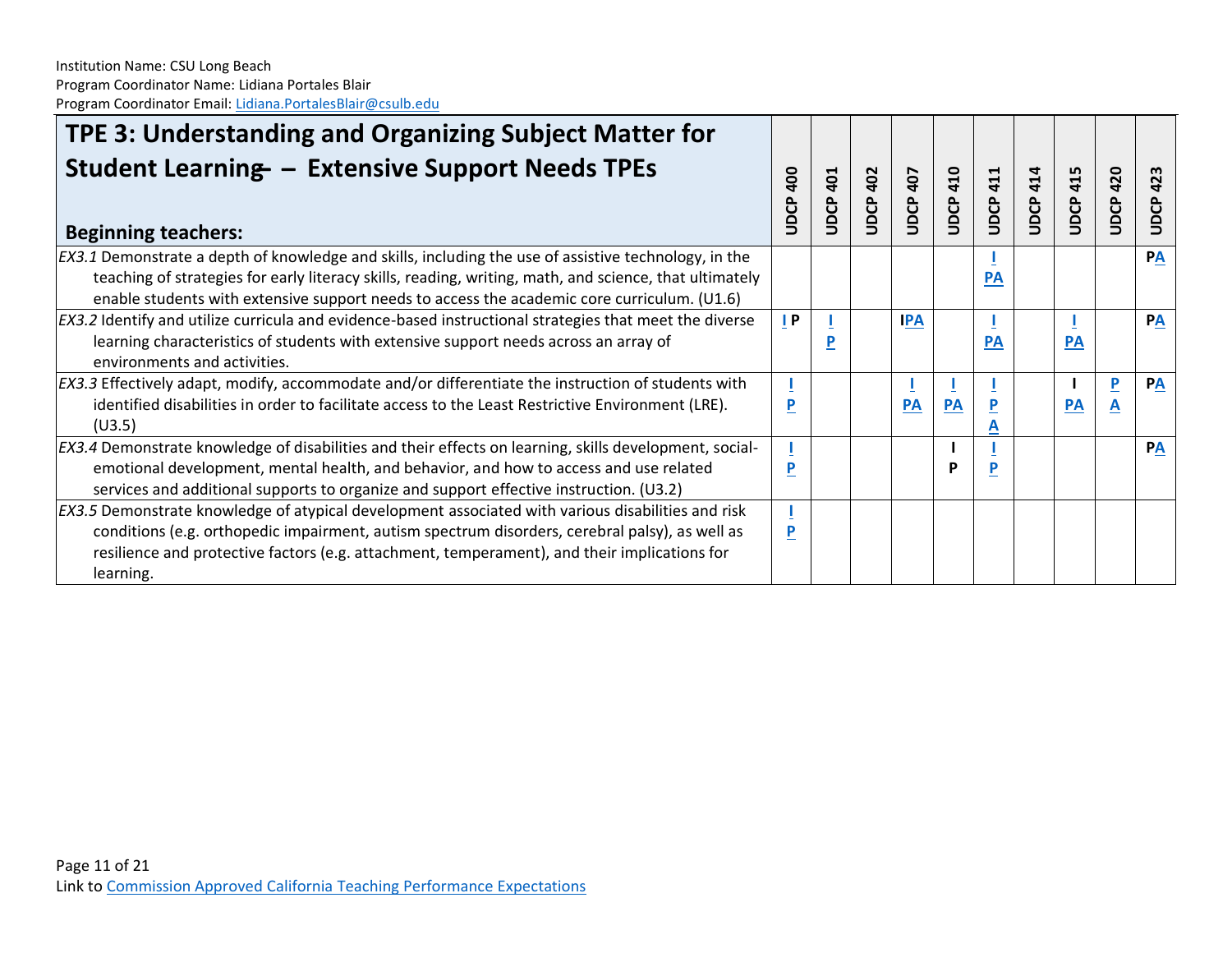| TPE 4: Planning Instruction and Designing Learning                                                    |                         |                 |                         |                    |                 |                 |                 |                 |                    |                 |
|-------------------------------------------------------------------------------------------------------|-------------------------|-----------------|-------------------------|--------------------|-----------------|-----------------|-----------------|-----------------|--------------------|-----------------|
| <b>Experiences for All Students - Universal TPEs</b><br><b>Beginning teachers:</b>                    |                         | <b>UDCP 401</b> | <b>UDCP 402</b>         | <b>UDCP 407</b>    | <b>UDCP 410</b> | <b>UDCP 411</b> | <b>UDCP 414</b> | <b>UDCP 415</b> | 420<br><b>UDCP</b> | <b>UDCP 423</b> |
| U4.1 Locate and apply information about students' current academic status, content- and               |                         |                 |                         | $\mathbf{I}$       |                 |                 |                 |                 | PA                 | PA              |
| standards-related learning needs and goals, assessment data, language proficiency status, and         | $\overline{\mathbf{P}}$ |                 |                         | <b>PA</b>          | P               | <b>PA</b>       |                 | PA              |                    |                 |
| cultural background for both short-term and long-term instructional planning purposes.                |                         |                 |                         |                    |                 |                 |                 |                 |                    |                 |
| U4.2 Understand and apply knowledge of the range and characteristics of typical and atypical child    |                         |                 |                         | J.                 |                 |                 |                 |                 | PA                 | PA              |
| development from birth through adolescence to help inform instructional planning and learning         |                         |                 |                         | PA                 | P               | PA              |                 |                 |                    |                 |
| experiences for all students.                                                                         |                         |                 |                         |                    |                 |                 |                 |                 |                    |                 |
| U4.3 Design and implement instruction and assessment that reflects the interconnectedness of          |                         |                 |                         |                    |                 |                 |                 | <b>IPA</b>      | PA                 | PA              |
| academic content areas and related student skills development in literacy, mathematics,               |                         |                 |                         | PA                 | PA              |                 |                 |                 |                    |                 |
| science, and other disciplines across the curriculum, as applicable to the subject area of            |                         |                 |                         |                    |                 |                 |                 |                 |                    |                 |
| instruction.                                                                                          |                         |                 |                         |                    |                 |                 |                 |                 |                    |                 |
| $U4.4$ Plan, design, implement and monitor instruction, making effective use of instructional time to |                         |                 |                         | T                  |                 |                 |                 |                 | PA                 | PA              |
| maximize learning opportunities and provide access to the curriculum for all students by              | P                       |                 | $\overline{P}$          | $\pmb{\mathsf{P}}$ | PA              | PA              |                 | PA              |                    |                 |
| removing barriers and providing access through instructional strategies that include:                 |                         |                 | $\overline{\mathsf{A}}$ |                    |                 |                 |                 |                 |                    |                 |
| • appropriate use of instructional technology, including assistive technology;                        |                         |                 |                         |                    |                 |                 |                 |                 |                    |                 |
| • applying principles of UDL and MTSS;                                                                |                         |                 |                         |                    |                 |                 |                 |                 |                    |                 |
| • use of developmentally, linguistically, and culturally appropriate learning activities,             |                         |                 |                         |                    |                 |                 |                 |                 |                    |                 |
| instructional materials, and resources for all students, including the full range of English          |                         |                 |                         |                    |                 |                 |                 |                 |                    |                 |
| learners;                                                                                             |                         |                 |                         |                    |                 |                 |                 |                 |                    |                 |
| • appropriate modifications for students with disabilities in the general education                   |                         |                 |                         |                    |                 |                 |                 |                 |                    |                 |
| classroom;                                                                                            |                         |                 |                         |                    |                 |                 |                 |                 |                    |                 |
| • opportunities for students to support each other in learning; and                                   |                         |                 |                         |                    |                 |                 |                 |                 |                    |                 |
| • use of community resources and services as applicable.                                              |                         |                 |                         |                    |                 |                 |                 |                 |                    |                 |
| U4.5 Promote student success by providing opportunities for students to understand and advocate       |                         |                 |                         |                    |                 |                 |                 |                 | PA                 | PA              |
| for strategies that meet their individual learning needs and assist students with specific learning   |                         |                 |                         |                    |                 |                 | P               |                 |                    |                 |
| needs to successfully participate in transition plans (e.g., IEP, IFSP, ITP, and 504 plans.)          |                         |                 |                         |                    |                 |                 |                 |                 |                    |                 |
| U4.6 Access resources for planning and instruction, including the expertise of community and          |                         |                 |                         |                    | H               |                 |                 |                 | PA                 | PA              |
| school colleagues through in-person or virtual collaboration, co-teaching, coaching, and/or           |                         |                 |                         |                    | PA              |                 |                 |                 |                    |                 |
| networking.                                                                                           |                         |                 |                         |                    |                 |                 |                 |                 |                    |                 |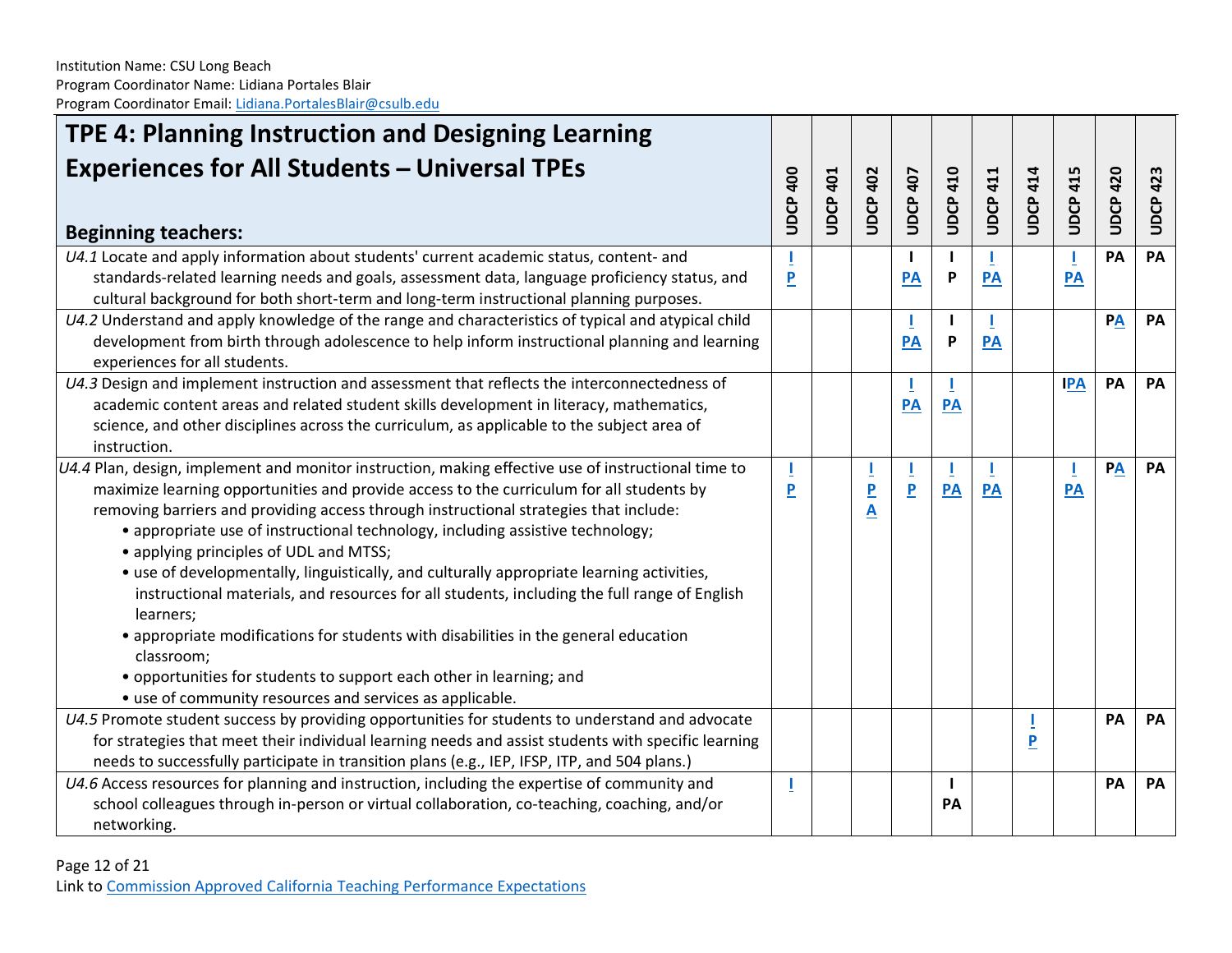| TPE 4: Planning Instruction and Designing Learning<br><b>Experiences for All Students - Universal TPEs</b><br><b>Beginning teachers:</b>                                                                                                                                                                               | go<br>UDCP | $\overline{1}$<br>JDCP | 402<br><b>SCP</b> | 407<br><b>JDCP</b> | <b>914</b><br>JDCP | 411<br><b>UDCP</b> | $\vec{a}$<br>UDCP | 415<br>UDCP      | 420<br>UDCP | 423       |
|------------------------------------------------------------------------------------------------------------------------------------------------------------------------------------------------------------------------------------------------------------------------------------------------------------------------|------------|------------------------|-------------------|--------------------|--------------------|--------------------|-------------------|------------------|-------------|-----------|
| $U4.7$ Plan instruction that promotes a range of communication strategies and activity modes<br>between teacher and student and among students that encourage student participation in<br>learning.                                                                                                                    |            |                        |                   | D                  | P                  |                    |                   | $\underline{PA}$ | <b>PA</b>   | <b>PA</b> |
| U4.8 Use digital tools and learning technologies across learning environments as appropriate to<br>create new content and provide personalized and integrated technology-rich lessons to engage<br>students in learning, promote digital literacy, and offer students multiple means to demonstrate<br>their learning. |            |                        |                   | <b>PA</b>          | Р                  |                    |                   |                  | <b>PA</b>   | PA        |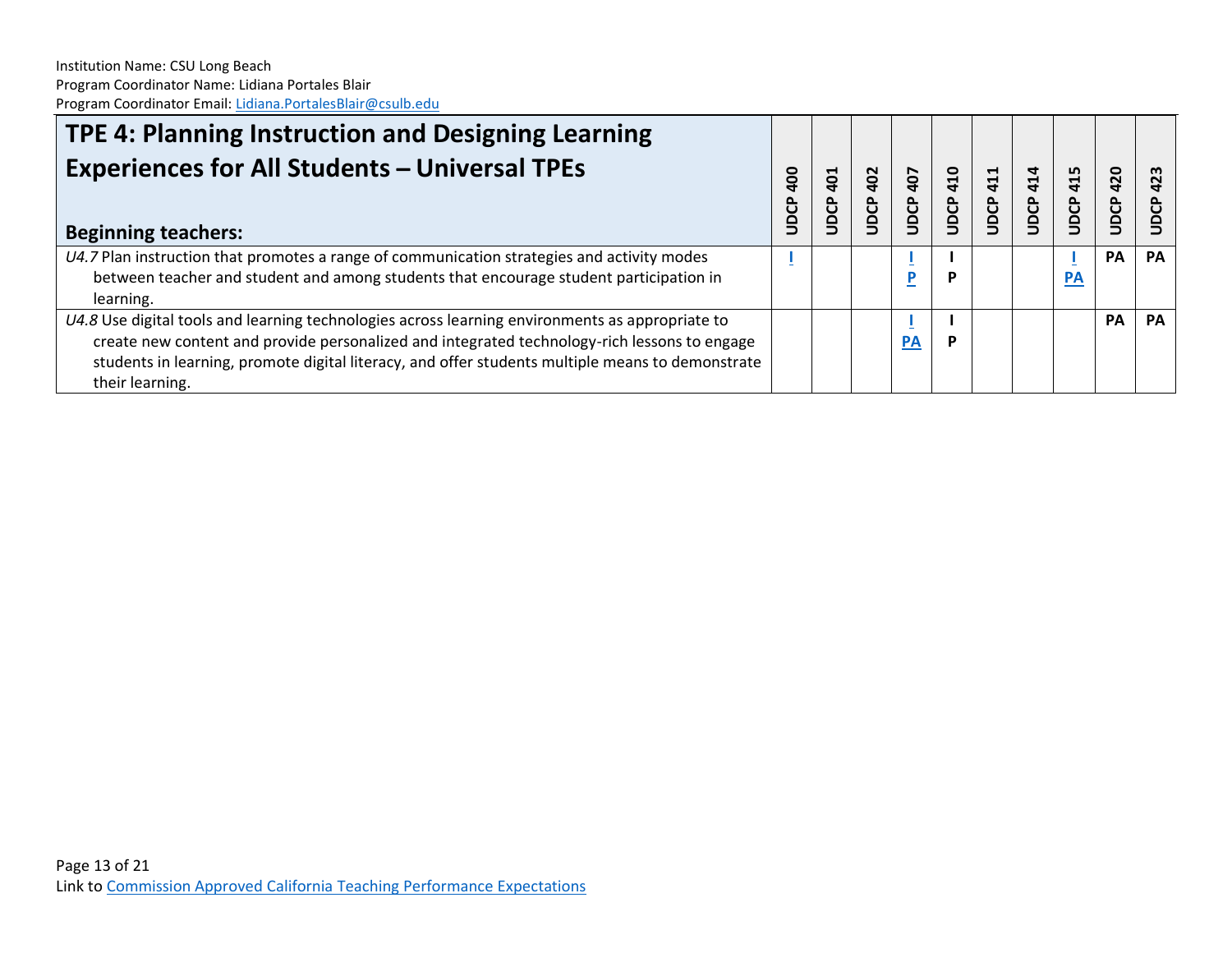| TPE 4: Planning Instruction and Designing Learning                                                                                                                                                                                                                                                                                                                                                                                                                                                                                                                                                                                                                                                 |                 |                 |                 |                 |                 |                                |                 |                 |                 |                 |
|----------------------------------------------------------------------------------------------------------------------------------------------------------------------------------------------------------------------------------------------------------------------------------------------------------------------------------------------------------------------------------------------------------------------------------------------------------------------------------------------------------------------------------------------------------------------------------------------------------------------------------------------------------------------------------------------------|-----------------|-----------------|-----------------|-----------------|-----------------|--------------------------------|-----------------|-----------------|-----------------|-----------------|
| <b>Experiences for All Students - Extensive Support Needs</b>                                                                                                                                                                                                                                                                                                                                                                                                                                                                                                                                                                                                                                      |                 |                 |                 |                 |                 |                                |                 |                 |                 |                 |
| <b>TPEs</b><br><b>Beginning teachers:</b>                                                                                                                                                                                                                                                                                                                                                                                                                                                                                                                                                                                                                                                          | <b>JDCP 400</b> | <b>UDCP 401</b> | <b>UDCP 402</b> | <b>JDCP 407</b> | <b>UDCP 410</b> | <b>JDCP 411</b>                | <b>UDCP 414</b> | <b>UDCP 415</b> | <b>UDCP 420</b> | <b>UDCP423</b>  |
| EX4.1 Identify and utilize behaviorally based teaching strategies in the design and implementation of<br>instruction to effectively serve students with extensive support needs with the understanding<br>that behaviors are communicative and serve a function.                                                                                                                                                                                                                                                                                                                                                                                                                                   |                 | PA              |                 |                 |                 |                                |                 |                 | PA              | PA              |
| $EX4.2$ Demonstrate understanding of the structure and function of the auditory and visual sensory<br>systems and skills to interpret and contribute to functional hearing and vision assessment<br>findings to guide program development.                                                                                                                                                                                                                                                                                                                                                                                                                                                         |                 |                 |                 |                 |                 |                                |                 |                 |                 | PA              |
| $EX4.3$ Demonstrate the ability to use assistive technology, AAC including low- and high-tech<br>equipment and materials to facilitate communication, curriculum access, and skills<br>development of students with disabilities. (U4.4)                                                                                                                                                                                                                                                                                                                                                                                                                                                           |                 |                 |                 |                 |                 | $\overline{P}$                 |                 |                 | PA              | PA              |
| EX4.4 Demonstrate the ability to use evidenced-based high leverage practices with a range of<br>student needs, and determine a variety of pedagogical approaches to instruction, including<br>scope and sequence, and unit and lesson plans, in order to provide students with disabilities<br>equitable access to the content and experiences aligned with the state-adopted core<br>curriculum. (U4.3)                                                                                                                                                                                                                                                                                           |                 |                 |                 | PA              | PA              | PA                             |                 | PA              | PA              | PA              |
| EX4.5 Demonstrate the ability to create short and long-term goals that are responsive to the unique<br>needs of the student that meet the grade level requirements of the core curriculum, and<br>systematically adjusted as needed to promote academic achievement within inclusive<br>environments. (U4.1)                                                                                                                                                                                                                                                                                                                                                                                       | P               |                 |                 | PA              | PA              | $\overline{\phantom{a}}$<br>PA | ı<br>PA         | PA              | PA              | PA              |
| EX4.6 Demonstrate knowledge of core challenges associated with the neurology of open or closed<br>head injuries resulting in impairments and adjust teaching strategies based upon the unique<br>profile of students who present with physical/medical access issues or who retain a general<br>fund of knowledge, but demonstrate difficulty acquiring and retaining new information due to<br>poor memory processing, as well as neuro behavioral issues (e.g., cognition; language; memory;<br>attention; reasoning; abstract thinking; judgment; problem solving; sensory, perceptual, and<br>motor abilities; psychosocial behavior; physical functions; information processing; and speech). |                 |                 |                 |                 |                 |                                |                 |                 |                 | $\overline{PA}$ |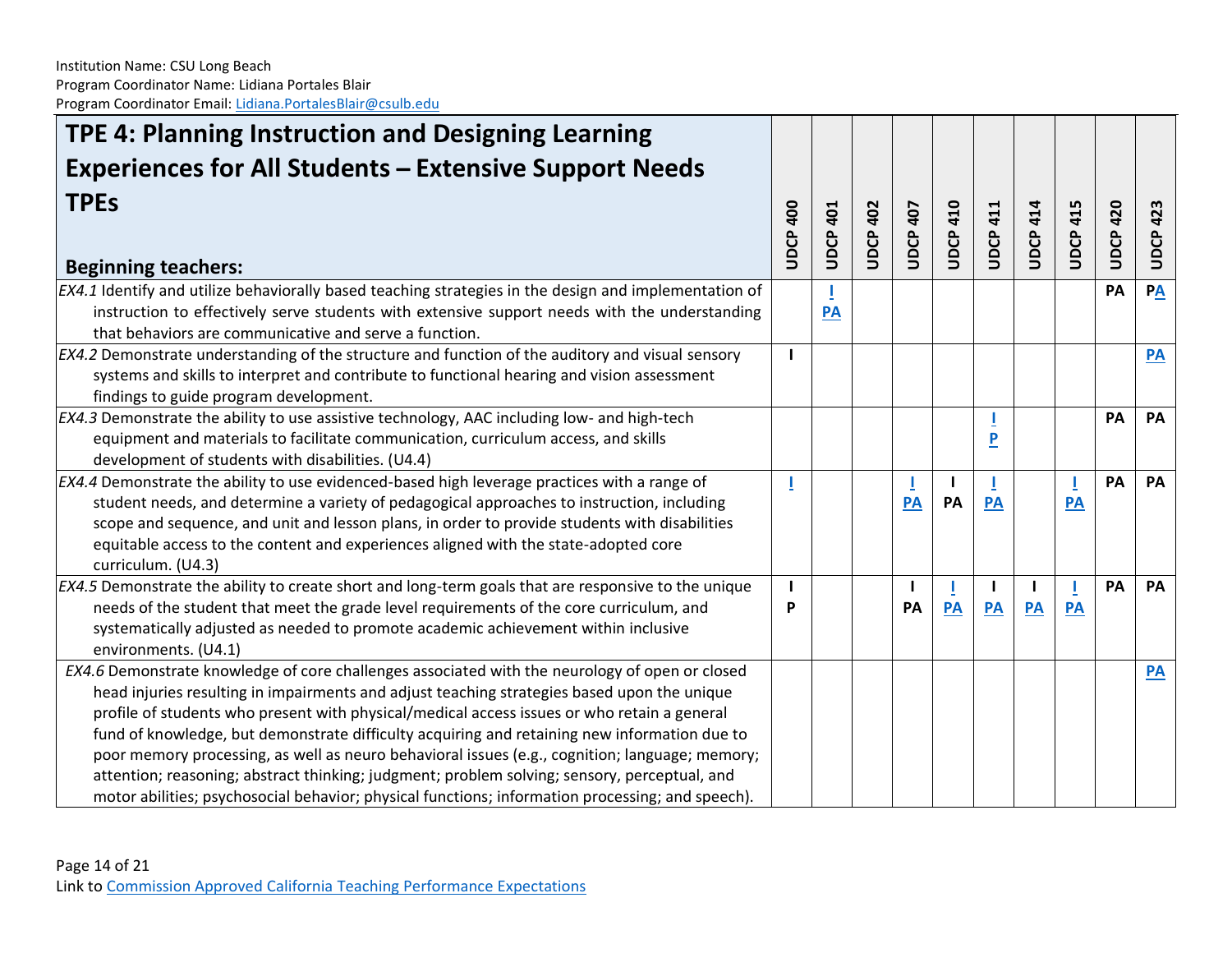| TPE 4: Planning Instruction and Designing Learning                                                |   |                        |             |             |                        |                    |             |             |             |           |
|---------------------------------------------------------------------------------------------------|---|------------------------|-------------|-------------|------------------------|--------------------|-------------|-------------|-------------|-----------|
| <b>Experiences for All Students - Extensive Support Needs</b>                                     |   |                        |             |             |                        |                    |             |             |             |           |
| <b>TPEs</b>                                                                                       |   | $\overline{a}$<br>UDCP | 402<br>UDCP | 407<br>UDCP | $\frac{10}{1}$<br>UDCP | 411<br><b>UDCP</b> | 414<br>UDCP | 415<br>UDCP | 420<br>UDCP |           |
| <b>Beginning teachers:</b>                                                                        |   |                        |             |             |                        |                    |             |             |             |           |
| EX4.7 Coordinate, collaborate, co-teach and communicate effectively with other service providers, |   |                        |             |             |                        |                    |             |             |             |           |
| including paraprofessionals, general education teachers, parents, students, and community         | P |                        |             |             |                        | D                  |             | <b>PA</b>   |             |           |
| agencies for instructional planning and successful student transitions. (U4.6)                    |   |                        |             |             |                        |                    |             |             |             |           |
| EX4.8 Use person-centered/family centered planning processes, and strengths-based,                |   |                        |             |             |                        |                    |             |             | PA          | <b>PA</b> |
| functional/ecological assessments across classroom and non-classroom contexts that lead to        |   |                        |             |             | P                      | PA                 | <b>PA</b>   |             |             |           |
| students' meaningful participation in standards-based curriculum, life skills curriculum, and/or  |   |                        |             |             |                        |                    |             |             |             |           |
| wellness curriculum, and that support progress toward IEP goals and objectives. (U4.5)            |   |                        |             |             |                        |                    |             |             |             |           |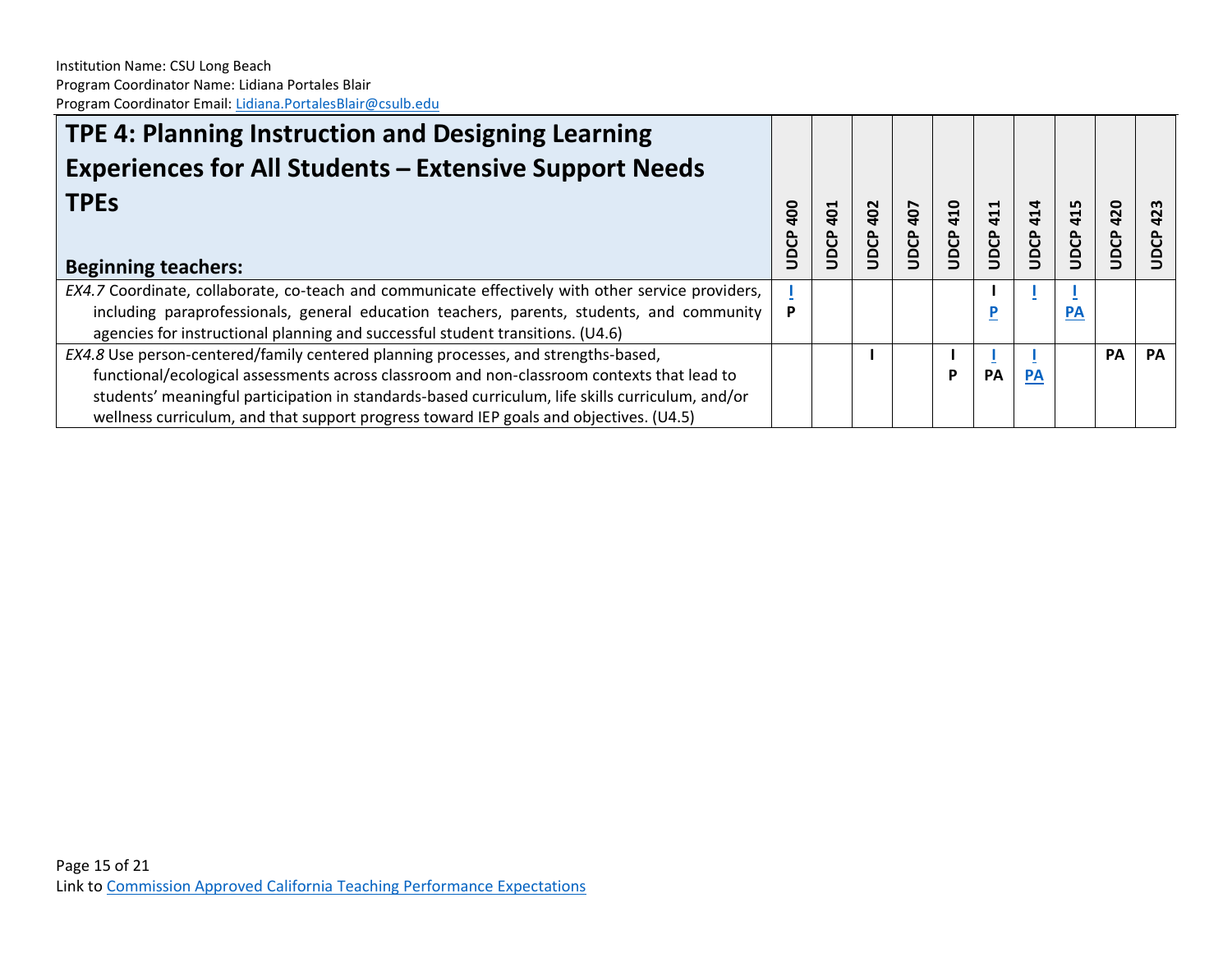| TPE 5: Assessing Student Learning - Universal TPEs<br><b>Beginning teachers:</b>                     |      | 401<br>UDCP | <b>UDCP 402</b> | <b>UDCP 407</b> | 410<br><b>SCD</b> | 411<br>UDCP. | <b>UDCP 414</b> | 415<br>UDCP | 420<br>UDCP | UDCP 423  |
|------------------------------------------------------------------------------------------------------|------|-------------|-----------------|-----------------|-------------------|--------------|-----------------|-------------|-------------|-----------|
|                                                                                                      | UDCP |             |                 |                 |                   |              |                 |             |             |           |
| U5.1 Apply knowledge of the purposes, characteristics, and appropriate uses of different types of    |      |             |                 |                 |                   |              |                 |             | PA          | PA        |
| assessments (e.g., diagnostic, informal, formal, progress-monitoring, formative, summative, and      |      |             |                 | <b>PA</b>       | <b>PA</b>         | <b>PA</b>    |                 | <b>PA</b>   |             |           |
| performance) to design and administer classroom assessments, including use of scoring rubrics.       |      |             |                 |                 |                   |              |                 |             |             |           |
| U5.2 Collect and analyze assessment data from multiple measures and sources to plan and modify       |      |             |                 |                 |                   |              |                 |             | PA          | <b>PA</b> |
| instruction and document students' learning over time.                                               |      |             |                 | PA              | PA                | <b>PA</b>    |                 | <b>PA</b>   |             |           |
| U5.3 Involve all students in self-assessment and reflection on their learning goals and progress and |      |             |                 |                 |                   |              |                 |             | PA          | PA        |
| provide students with opportunities to revise or reframe their work based on assessment              |      |             |                 |                 | PA                | PA           |                 |             |             |           |
| feedback.                                                                                            |      |             |                 |                 |                   |              |                 |             |             |           |
| U5.4 Use technology as appropriate to support assessment administration, conduct data analysis,      |      |             |                 |                 |                   |              |                 |             | PA          | PA        |
| and communicate learning outcomes to students and families.                                          |      |             |                 |                 |                   | <b>PA</b>    |                 | P           |             |           |
| U5.5 Use assessment information in a timely manner to assist students and families in                |      |             |                 |                 |                   |              |                 |             | PA          | PA        |
| understanding student progress in meeting learning goals.                                            |      |             |                 |                 | P                 | PA           |                 |             |             |           |
| U5.6 Work with specialists to interpret assessment results from formative and summative              |      |             |                 |                 |                   |              |                 |             | PA          | PA        |
| assessments to distinguish between students whose first language is English, English learners,       |      |             |                 |                 |                   |              |                 |             |             |           |
| Standard English learners, and students with language or other disabilities.                         |      |             |                 |                 |                   |              |                 |             |             |           |
| U5.7 Interpret English learners' assessment data to identify their level of academic proficiency in  |      |             |                 | PA              |                   |              |                 |             | PA          | PA        |
| English as well as in their primary language, as applicable, and use this information in planning    |      |             |                 |                 | <b>PA</b>         | <u>P</u>     |                 |             |             |           |
| instruction.                                                                                         |      |             |                 |                 |                   |              |                 |             |             |           |
| U5.8 Use assessment data, including information from students' IEP, IFSP, ITP, and 504 plans, to     |      |             |                 | <b>IPA</b>      |                   |              |                 |             | PA          | PA        |
| establish learning goals and to plan, differentiate, make accommodations and/or modify               | P    |             |                 |                 | <b>PA</b>         | <b>PA</b>    | PA              | <b>PA</b>   |             |           |
| instruction.                                                                                         |      |             |                 |                 |                   |              |                 |             |             |           |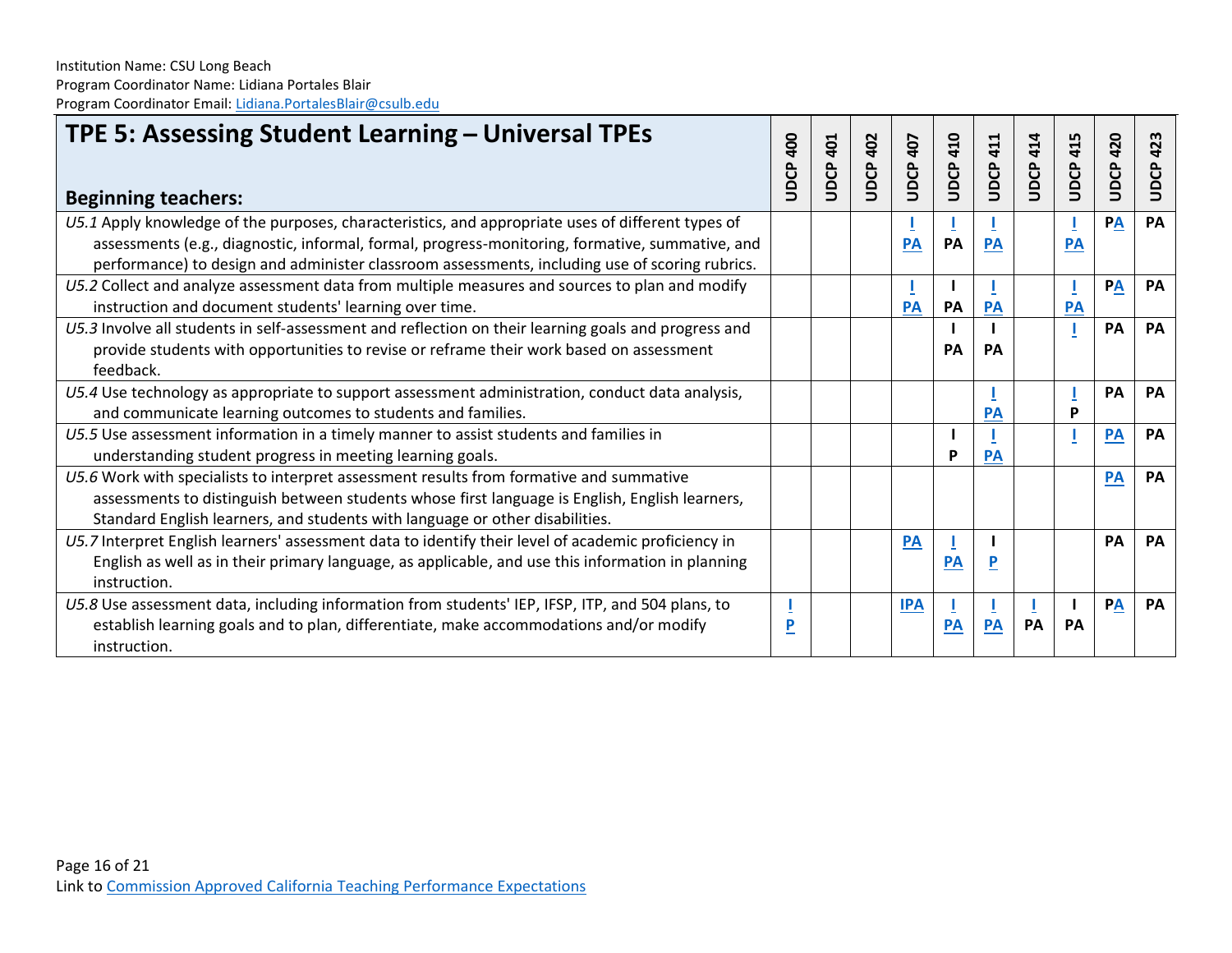| TPE 5: Assessing Student Learning – Extensive Support                                                                |                 |                 |                 |                 |                 |                 |                 |                 |             |                 |
|----------------------------------------------------------------------------------------------------------------------|-----------------|-----------------|-----------------|-----------------|-----------------|-----------------|-----------------|-----------------|-------------|-----------------|
| <b>Needs TPEs</b>                                                                                                    | <b>UDCP 400</b> | <b>UDCP 401</b> | <b>JDCP 402</b> | <b>JDCP 407</b> | <b>UDCP 410</b> | <b>UDCP 411</b> | <b>UDCP 414</b> | <b>UDCP 415</b> | 420<br>UDCP | <b>UDCP 423</b> |
| <b>Beginning teachers:</b>                                                                                           |                 |                 |                 |                 |                 |                 |                 |                 |             |                 |
| EX5.1 Utilize person-centered/family centered planning processes, self-determination, strengths-                     |                 |                 |                 |                 |                 |                 | <b>IPA</b>      | T               |             | PA              |
| based, functional/ecological, and observational assessment data from multiple sources to                             |                 |                 |                 |                 |                 |                 |                 | $\overline{PA}$ |             |                 |
| develop effective evidence-based instructional supports and strategies for students with<br>extensive support needs. |                 |                 |                 |                 |                 |                 |                 |                 |             |                 |
| EX5.2 Apply knowledge of the purposes, characteristics, and appropriate uses of different types of                   |                 |                 |                 |                 |                 |                 |                 | J.              | P           | PA              |
| assessments used to determine special education eligibility, progress monitoring, placement in                       |                 |                 |                 |                 |                 |                 |                 | $\overline{PA}$ |             |                 |
| LRE, and services. Candidates also apply knowledge of when and how to use assessment                                 |                 |                 |                 |                 |                 |                 |                 |                 |             |                 |
| sources that integrate alternative statewide assessments, formative assessments, and                                 |                 |                 |                 |                 |                 |                 |                 |                 |             |                 |
| formal/informal assessment results as appropriate, based on students' needs. (U5.1/5.2)                              |                 |                 |                 |                 |                 |                 |                 |                 |             |                 |
| EX5.3 Each candidate utilizes assessment data to: 1) identify effective intervention and support                     |                 |                 |                 |                 |                 |                 |                 |                 | P           | PA              |
| techniques, 2) develop needed augmentative and alternative systems, 3) implement instruction                         |                 |                 |                 |                 |                 |                 |                 | PA              |             |                 |
| of communication and social skills, 4) create and facilitate opportunities for interaction; 5)                       |                 |                 |                 |                 |                 |                 |                 |                 |             |                 |
| develop communication methods to demonstrate student academic knowledge; and 6) address                              |                 |                 |                 |                 |                 |                 |                 |                 |             |                 |
| the unique learning, sensory and access needs of students with physical/orthopedic disabilities,                     |                 |                 |                 |                 |                 |                 |                 |                 |             |                 |
| other health impairments, and multiple disabilities.                                                                 |                 |                 |                 |                 |                 |                 |                 |                 |             |                 |
| EX5.4 Demonstrate knowledge of special education law, including the administration and                               |                 |                 |                 |                 |                 |                 |                 |                 |             | PA              |
| documentation of assessments and how to hold IEP meetings according to the guidelines                                | P               |                 |                 |                 |                 |                 |                 |                 |             |                 |
| established by law.                                                                                                  |                 |                 |                 |                 |                 |                 |                 |                 |             |                 |
| EX5.5 Demonstrate knowledge of requirements for appropriate assessment and identification of                         |                 |                 |                 |                 |                 |                 |                 |                 |             |                 |
| students whose cultural, ethnic, gender, or linguistic differences may be misunderstood or                           |                 |                 |                 |                 |                 |                 |                 |                 |             |                 |
| misidentified as manifestations of a disability. (U5.6)                                                              |                 |                 |                 |                 |                 |                 |                 |                 |             |                 |
| EX5.6 Demonstrate knowledge of second language development and the distinction between                               |                 |                 |                 |                 | ш               |                 |                 |                 |             |                 |
| language disorders, disabilities, and language differences.                                                          |                 |                 |                 |                 |                 |                 |                 |                 |             |                 |
| EX5.7 Know how to appropriately administer assessments according to the established protocols for                    |                 |                 |                 |                 |                 |                 |                 |                 |             | P               |
| each assessment. Candidates also understand how to implement appropriate accommodations                              |                 |                 |                 |                 |                 |                 |                 | $\overline{PA}$ |             |                 |
| on assessments for students with disabilities that do not fundamentally alter the nature and/or                      |                 |                 |                 |                 |                 |                 |                 |                 |             |                 |
| content of what is being tested, and how to use AAC appropriately for facilitating the                               |                 |                 |                 |                 |                 |                 |                 |                 |             |                 |
| participation in the assessment of students with complex communications needs. (U5.2/5.4)                            |                 |                 |                 |                 |                 |                 |                 |                 |             |                 |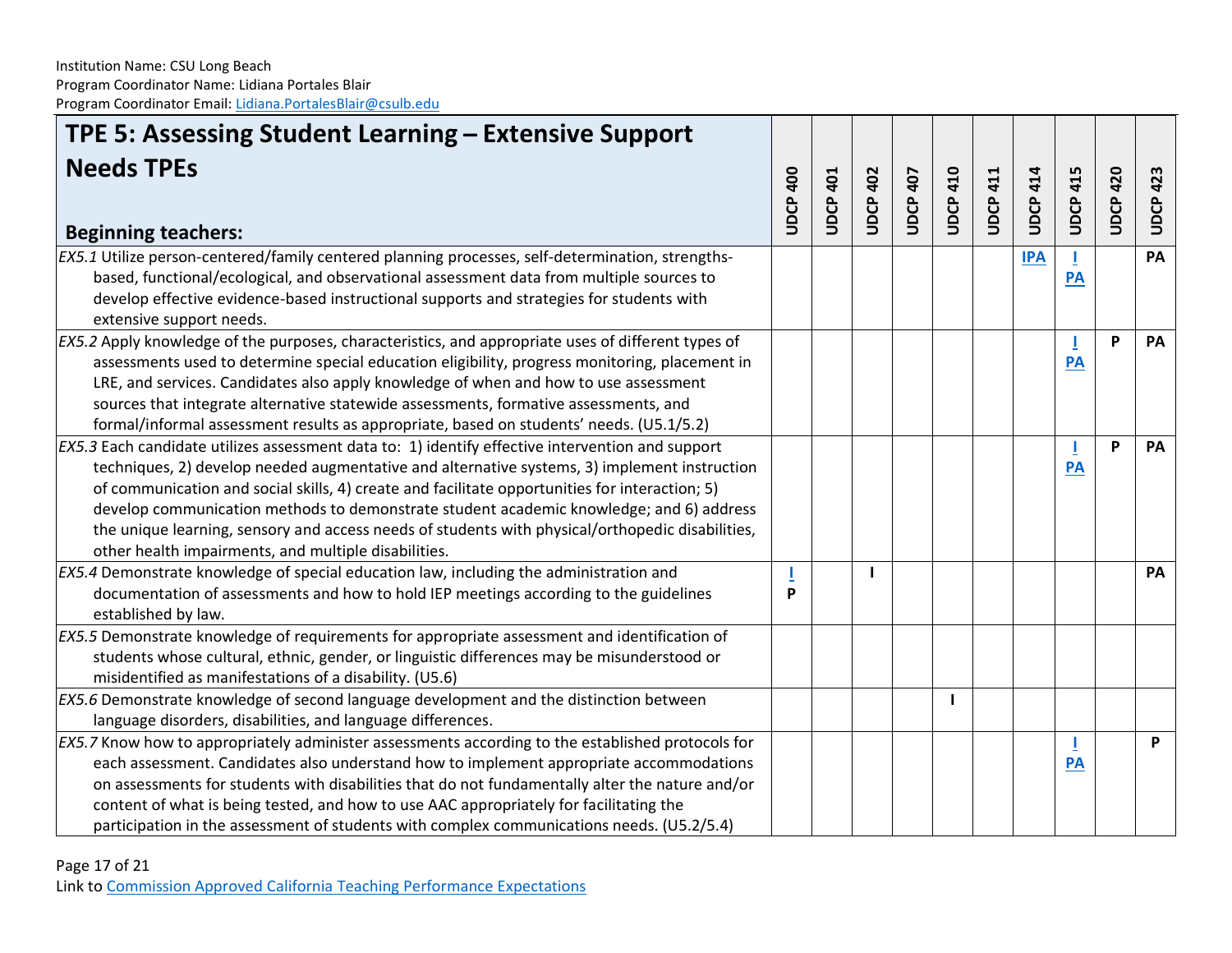| TPE 6: Developing as a Professional Educator - Universal                                                                                                                                                                                                                                                                                                                                                                                           |                              |                 |              |                 |                 |             |                         |                           |             |                              |
|----------------------------------------------------------------------------------------------------------------------------------------------------------------------------------------------------------------------------------------------------------------------------------------------------------------------------------------------------------------------------------------------------------------------------------------------------|------------------------------|-----------------|--------------|-----------------|-----------------|-------------|-------------------------|---------------------------|-------------|------------------------------|
| <b>TPEs</b><br><b>Beginning teachers:</b>                                                                                                                                                                                                                                                                                                                                                                                                          | <b>400</b><br><b>UDCP</b>    | <b>UDCP 401</b> | 402<br>UDCP. | <b>UDCP 407</b> | <b>UDCP 410</b> | 411<br>UDCP | <b>UDCP 414</b>         | <b>UDCP 415</b>           | 420<br>UDCP | UDCP 423                     |
| U6.1 Reflect on their own teaching practice and level of subject matter and pedagogical knowledge<br>to plan and implement instruction that can improve student learning.                                                                                                                                                                                                                                                                          | $\overline{\mathsf{P}}$<br>A |                 |              |                 | PA              | PA          |                         | $\mathbf{I}$<br><b>PA</b> | PA          | PA                           |
| U6.2 Recognize their own values and implicit and explicit biases, the ways in which these values and<br>implicit and explicit biases may positively and negatively affect teaching and learning, and work<br>to mitigate any negative impact on the teaching and learning of students. They exhibit positive<br>dispositions of caring, support, acceptance, and fairness toward all students and families, as<br>well as toward their colleagues. |                              |                 | <b>PA</b>    |                 |                 |             | $\overline{\mathbf{P}}$ | $\mathbf{I}$<br>PA        | PA          | PA                           |
| U6.3 Establish professional learning goals and make progress to improve their practice by routinely<br>engaging in communication and inquiry with colleagues.                                                                                                                                                                                                                                                                                      | $\overline{\mathbf{P}}$<br>A |                 |              |                 | P               |             |                         |                           | PA          | <b>PA</b>                    |
| U6.4 Demonstrate how and when to involve other adults and to communicate effectively with peers<br>and colleagues, families, and members of the larger school community to support teacher and<br>student learning.                                                                                                                                                                                                                                | $\overline{P}$<br>A          |                 | <b>IPA</b>   |                 |                 |             | P                       | P<br>A                    | <b>PA</b>   | PA                           |
| U6.5 Demonstrate professional responsibility for all aspects of student learning and classroom<br>management, including responsibility for the learning outcomes of all students, along with<br>appropriate concerns and policies regarding the privacy, health, and safety of students and<br>families. Beginning teachers conduct themselves with integrity and model ethical conduct for<br>themselves and others.                              | P                            |                 |              | D               | P               |             |                         |                           | PA          | <b>PA</b>                    |
| U6.6 Understand and enact professional roles and responsibilities as mandated reporters and<br>comply with all laws concerning professional responsibilities, professional conduct, and moral<br>fitness, including the responsible use of social media and other digital platforms and tools.                                                                                                                                                     |                              |                 |              | PA              |                 |             |                         |                           | PA          | $\overline{\mathbf{P}}$<br>A |
| U6.7 Critically analyze how the context, structure, and history of public education in California<br>affects and influences state, district, and school governance as well as state and local education<br>finance.                                                                                                                                                                                                                                | $\overline{A}$               |                 | PA           |                 |                 |             |                         |                           |             |                              |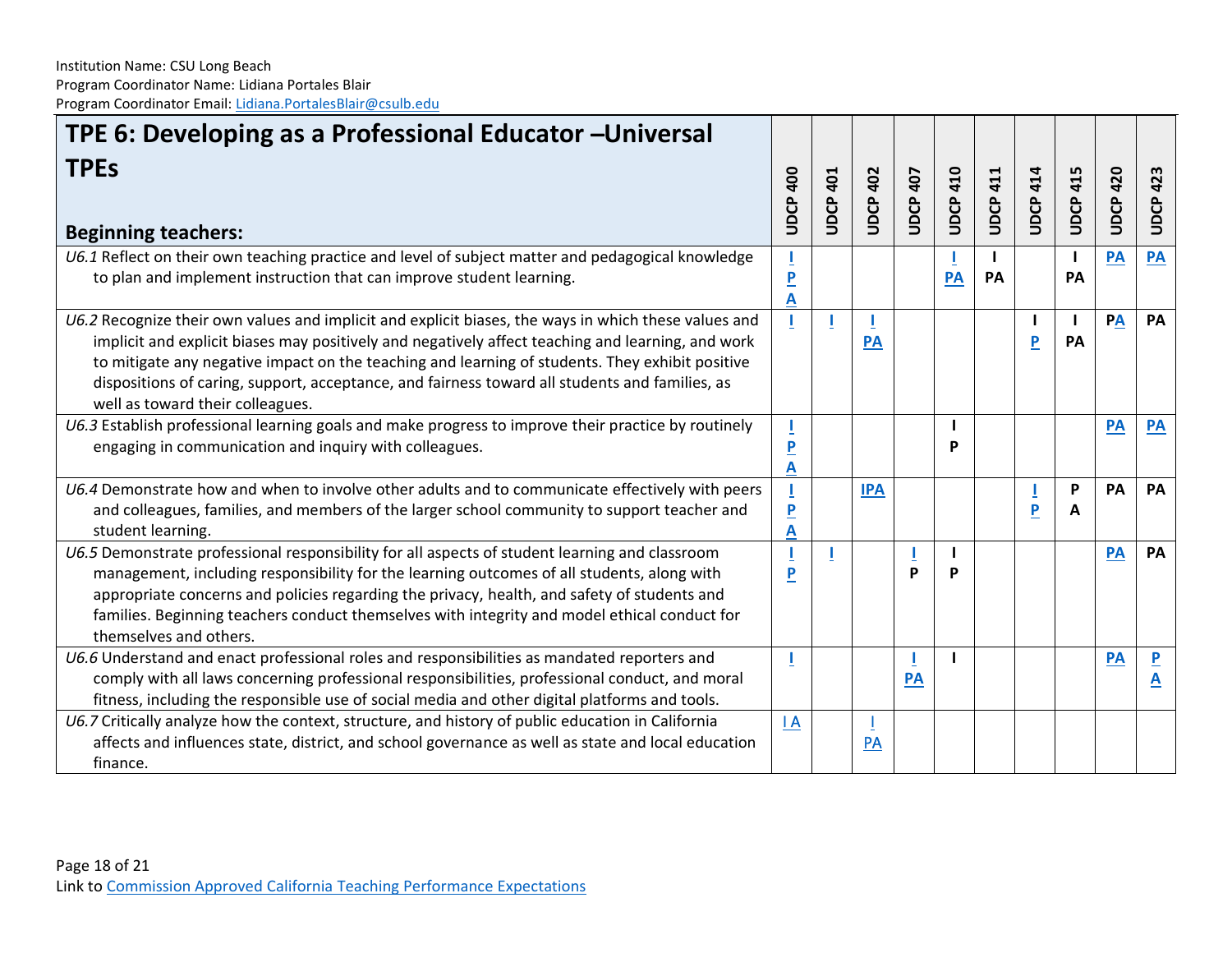| TPE 6: Developing as a Professional Educator - Extensive                                                                                                                                                                                                                                                                                                                                  |                                |          |                    |                 |              |                    |                 |                 |             |                 |
|-------------------------------------------------------------------------------------------------------------------------------------------------------------------------------------------------------------------------------------------------------------------------------------------------------------------------------------------------------------------------------------------|--------------------------------|----------|--------------------|-----------------|--------------|--------------------|-----------------|-----------------|-------------|-----------------|
| <b>Support Needs TPEs</b><br><b>Beginning teachers:</b>                                                                                                                                                                                                                                                                                                                                   | $\frac{400}{2}$<br><b>UDCP</b> | JDCP 401 | 402<br><b>UDCP</b> | <b>JDCP 407</b> | 410<br>UDCP. | 411<br><b>UDCP</b> | <b>UDCP 414</b> | <b>UDCP 415</b> | 420<br>UDCP | <b>UDCP 423</b> |
| EX6.1 Create supportive partnerships with parents, families, teachers and employers to provide<br>instructional, behavioral, social, communication, sensory, and pragmatically appropriate<br>supports to students with extensive support needs.                                                                                                                                          | P                              |          |                    |                 |              |                    | Þ               |                 | Þ           | P               |
| EX6.2 Demonstrate the ability to coordinate and collaborate effectively with paraprofessionals and<br>other adults in the classroom. (U6.4)                                                                                                                                                                                                                                               | P                              |          |                    |                 |              |                    |                 |                 | P           | <b>PA</b>       |
| EX6.3 Identify and understand conflict resolution techniques that use communication, collaboration,<br>and mediation approaches to address conflicts and disagreements that may arise during the<br>facilitation of an IEP meeting or collaboration with other professionals.                                                                                                             |                                |          |                    |                 |              |                    |                 |                 |             | P               |
| EX6.4 Demonstrate knowledge of historical interactions and contemporary legal, medical,<br>pedagogical, and philosophical models of social responsibility, treatment and education in the<br>lives of individuals with disabilities. (U6.7)                                                                                                                                               |                                |          | P                  |                 |              |                    | PA              |                 |             | PA              |
| EX6.5 Demonstrate knowledge of federal, state, and local policies related to specialized health care<br>in educational settings.                                                                                                                                                                                                                                                          |                                |          |                    |                 |              |                    |                 |                 |             | PA              |
| EX6.6 Demonstrate knowledge of the unique experiences of families of students who are chronically<br>ill, are hospitalized and/or in transition from hospitalization, and/or who have degenerative<br>conditions.                                                                                                                                                                         |                                |          |                    |                 |              |                    |                 |                 |             | PA              |
| EX6.7 Possess the knowledge that the diminishment or loss of previous abilities (learning, social,<br>physical) may have significant, long-term effects on the self-concept and emotional well-being<br>of the student who acquires a traumatic brain injury as well as on their family members,<br>requiring the provision of appropriate supports and services to address these issues. |                                |          |                    |                 |              |                    |                 |                 |             | <b>PA</b>       |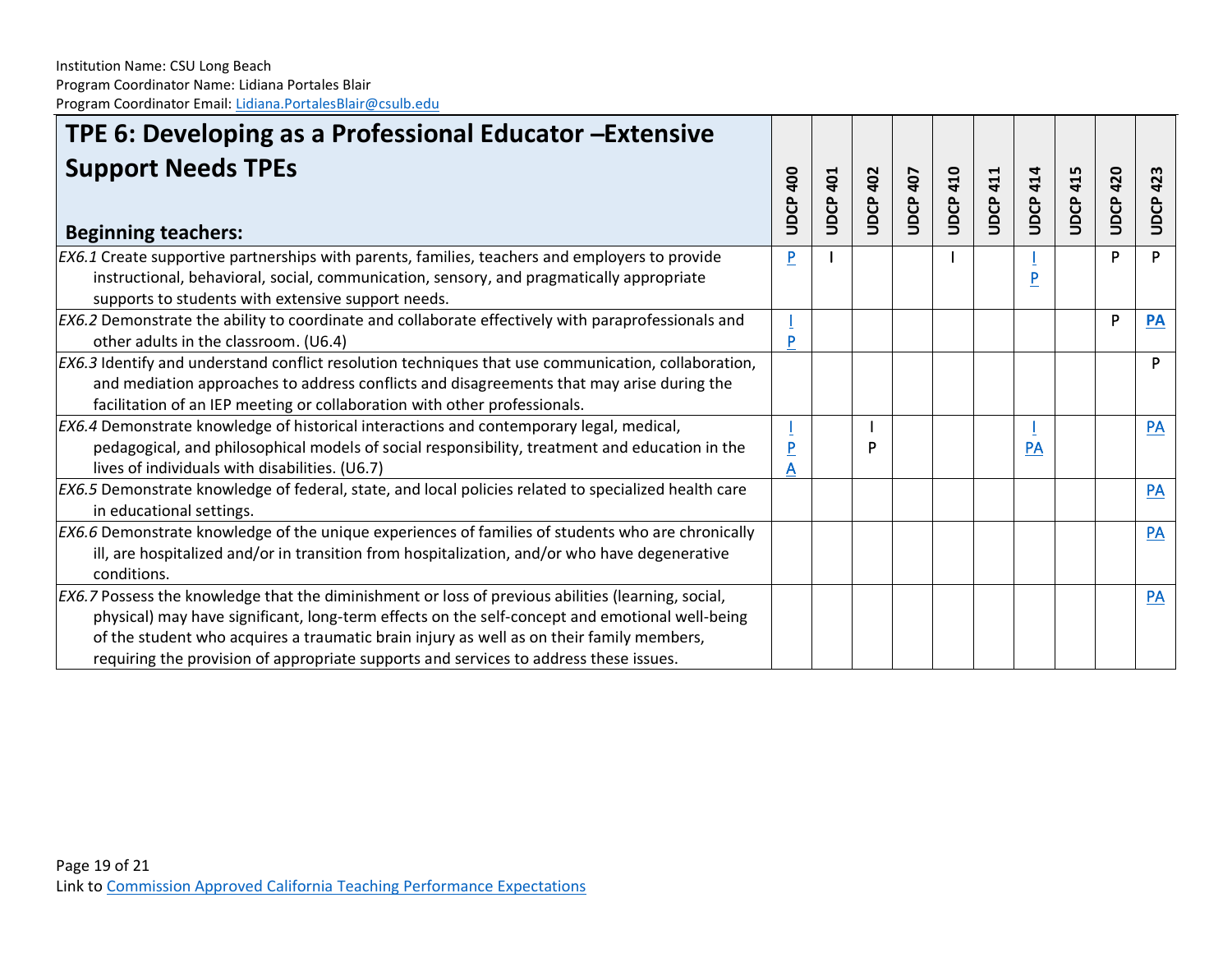### **Part 2 – Subject-Specific Teaching Performance Expectations and Literacy Competencies**

In the table below, include the course number and title for the course(s) in which this content is covered and the course instructor(s). The course numbers and faculty names do not need to be hyperlinks.

| <b>Subject-Specific Teaching Performance Expectations</b>                         | Course(s)                                                                        | <b>Faculty</b>         |
|-----------------------------------------------------------------------------------|----------------------------------------------------------------------------------|------------------------|
| Developmentally Appropriate Practices in Relation to Subject-Specific<br>Pedagogy | EDEL 462 Teaching and Learning Mathematics, K-<br>8                              | An Shuhua              |
|                                                                                   |                                                                                  | <b>Stacy Griffin</b>   |
|                                                                                   | <b>EDEL 472 Teaching and Learning History-Social</b>                             |                        |
|                                                                                   | Science, K-8                                                                     | <b>William Straits</b> |
|                                                                                   | SCED Teaching and Learning Science, K-8                                          |                        |
| English Language Development in Relation to Subject-Specific Pedagogy             | EDSP 454 Supporting the Academic and Language<br>Development of English Learners | Susan Leonard-Giesen   |
|                                                                                   |                                                                                  | Cara Richards-Tutor    |
|                                                                                   | UDCP 420 K-8 Student Teaching, General                                           |                        |
|                                                                                   | Education                                                                        | Lidiana Portales Blair |
|                                                                                   | UDCP 422 K-8 Student Teaching, Special<br><b>Education- MMSN</b>                 | Stephanie Hunt         |
|                                                                                   |                                                                                  | <b>Kristy Manning</b>  |
|                                                                                   | UDCP 423 K-8 Student Teaching, Special<br><b>Education-ESN</b>                   |                        |
| Literacy                                                                          |                                                                                  |                        |
| Literacy TPE Language for All Teacher Candidates                                  | UDCP 410 Literacy Instruction in Inclusive<br>Education                          | Cara Richards-Tutor    |
|                                                                                   |                                                                                  | Shelly Xu              |
|                                                                                   | UDCP 411 Advanced Literacy Instruction and                                       |                        |
|                                                                                   | <b>Intervention</b>                                                              | Lidiana Portales Blair |
|                                                                                   |                                                                                  | Stephanie Hunt         |